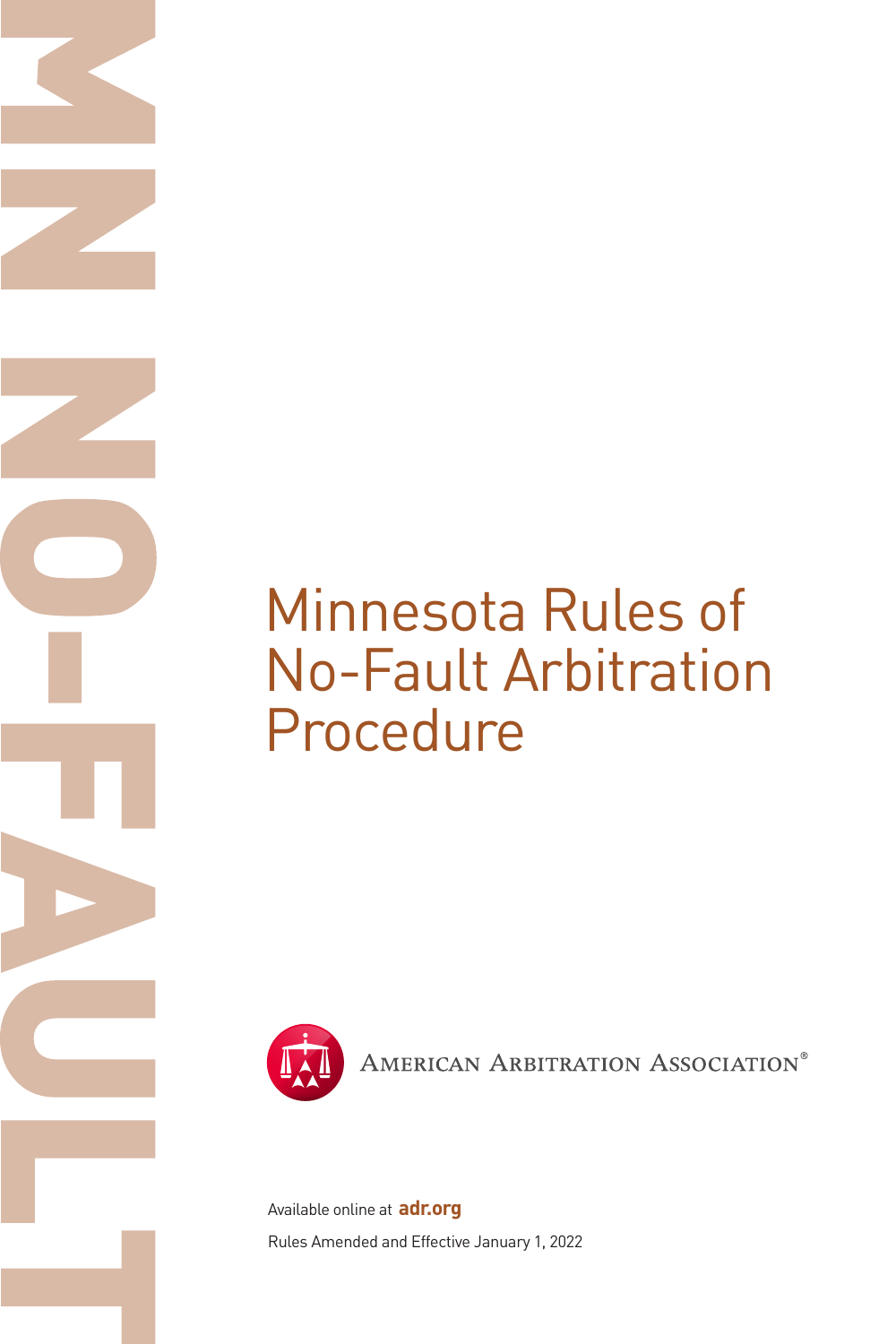# Table of Contents

|                                                                     | 4   |
|---------------------------------------------------------------------|-----|
|                                                                     | 4   |
|                                                                     | 4   |
|                                                                     | 5   |
|                                                                     | 5   |
|                                                                     | 6   |
|                                                                     | 6   |
| Rule 8. Selection of Arbitrator and Challenge Procedure             | 6   |
|                                                                     | 7   |
| Rule 10. Qualification of Arbitrator and Disclosure Procedure       | 7   |
|                                                                     | 8   |
|                                                                     | 8   |
|                                                                     |     |
|                                                                     |     |
|                                                                     |     |
|                                                                     |     |
|                                                                     |     |
|                                                                     |     |
|                                                                     |     |
|                                                                     |     |
| Rule 21. Order of Proceedings and Communication with Arbitrator 12  |     |
| Rule 22. Arbitration in the Absence of a Party or Representative 12 |     |
|                                                                     |     |
|                                                                     |     |
|                                                                     |     |
|                                                                     |     |
|                                                                     |     |
|                                                                     |     |
|                                                                     | 14  |
|                                                                     | -14 |
|                                                                     | -15 |
|                                                                     |     |
|                                                                     |     |
|                                                                     |     |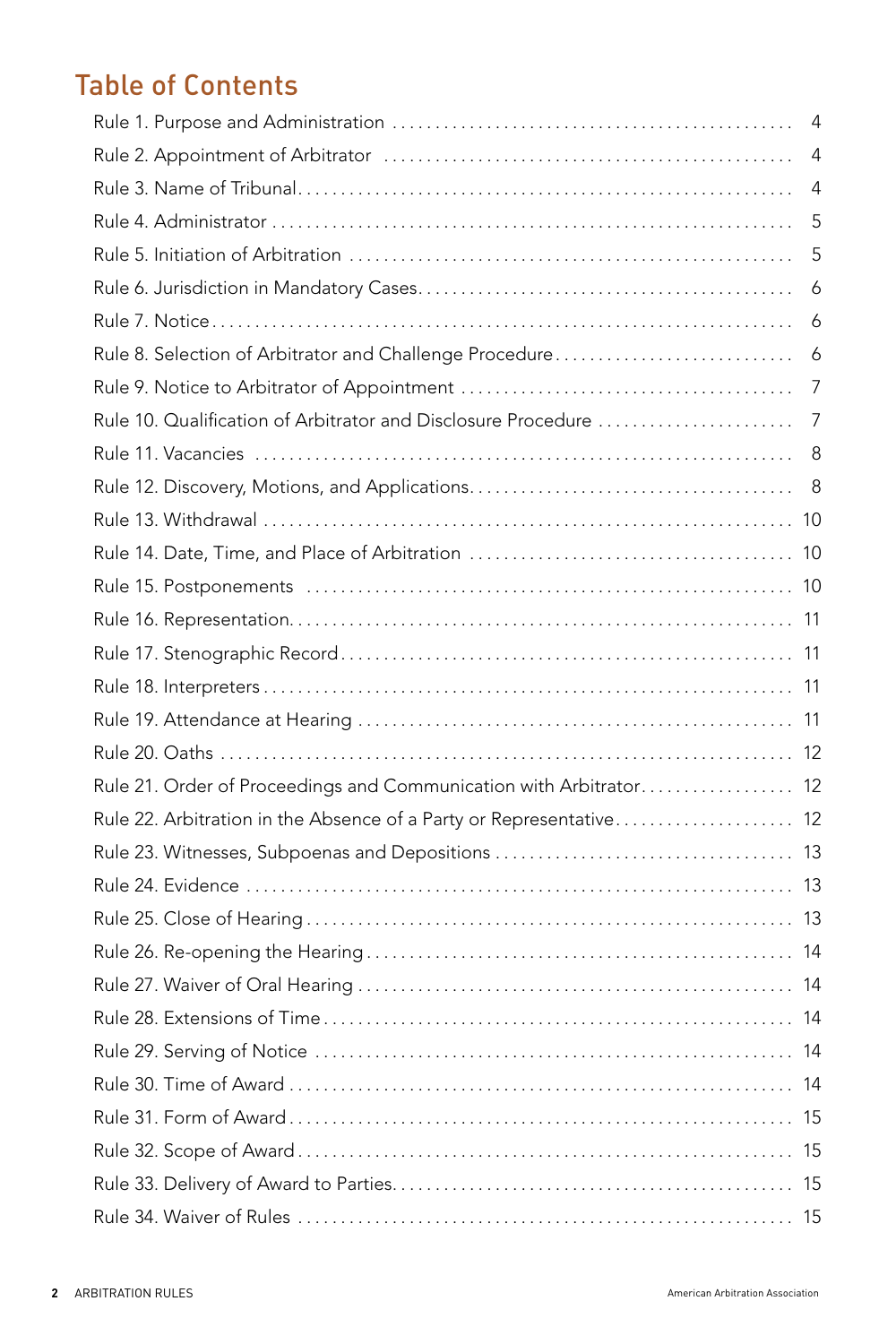| Rule 36. Release of Documents for Judicial Proceedings 15                |  |
|--------------------------------------------------------------------------|--|
| Rule 37. Applications to Court and Exclusion of Liability  16            |  |
| Rule 38. Confirmation, Vacation, Modification, or Correction of Award 16 |  |
|                                                                          |  |
|                                                                          |  |
|                                                                          |  |
|                                                                          |  |
|                                                                          |  |
|                                                                          |  |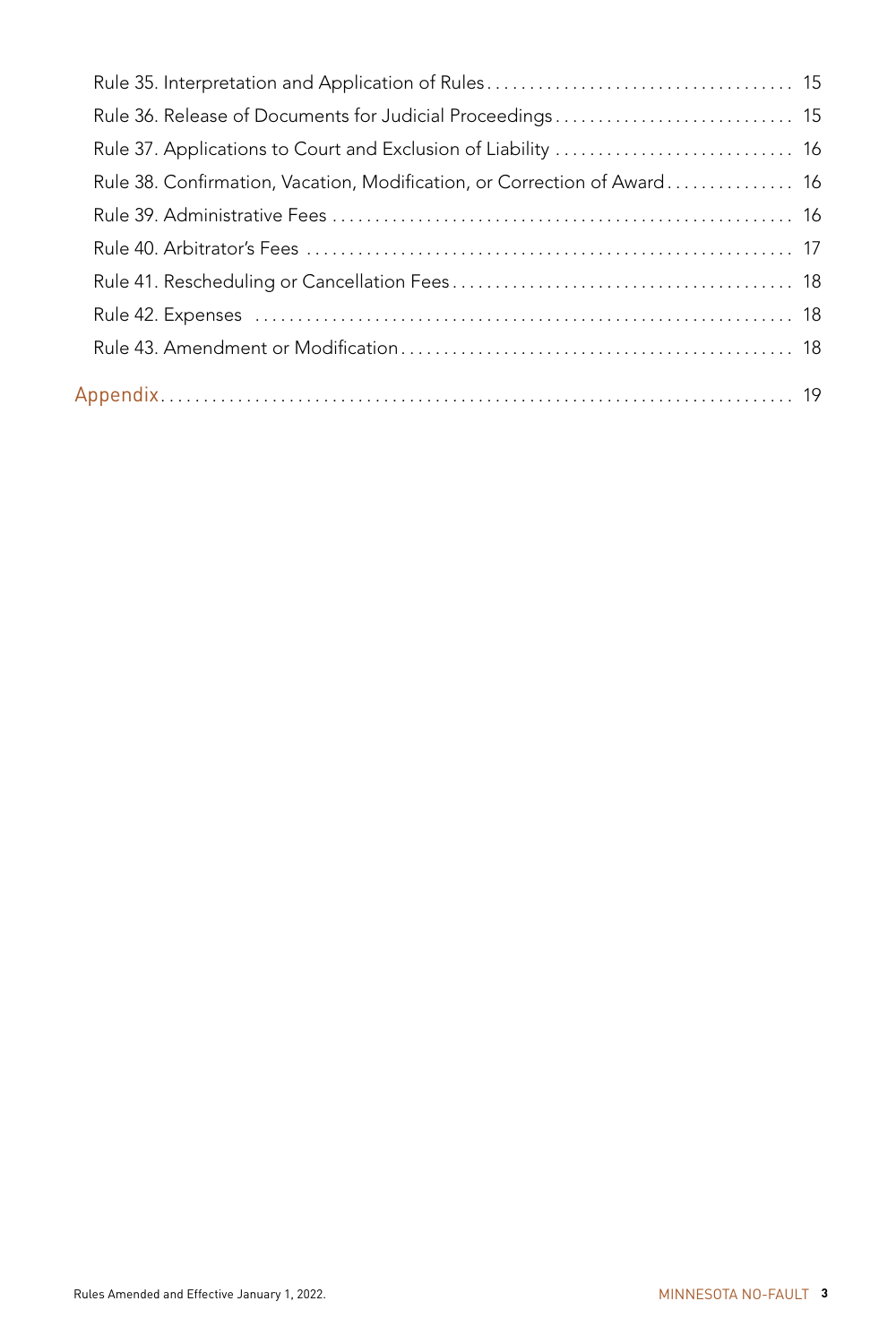# <span id="page-3-0"></span>**Minnesota Rules of No-Fault Arbitration Procedure**



# Rule 1. Purpose and Administration

- a. The purpose of the Minnesota no-fault arbitration system is to promote the orderly and efficient administration of justice in this State. To this end, the Court, pursuant to Minn. Stat. 65B.525 and in the exercise of its rule making responsibilities, does hereby adopt these rules. These rules are intended to implement the Minnesota No-Fault Act.
- **b.** The Arbitration under Minn. Stat. 65B.525 shall be administered by a Standing Committee of not less than twelve members to be appointed by the Minnesota Supreme Court. Members shall be appointed for a four-year term commencing on January 1, with at least three members' terms expiring each year. No member shall serve more than two full terms and any partial term.
- c. The day-to-day administration of arbitration under Minn. Stat. 65B.525 shall be by an arbitration organization designated by the Standing Committee with the concurrence of the Supreme Court. The administration shall be subject to the continuing supervision of the Standing Committee.

# Rule 2. Appointment of Arbitrator

The Standing Committee may conditionally approve and submit to the arbitration organization nominees to the panel of arbitrators quarterly in March, June, September and December of each year, commencing March 1988. These nominees then may be included in the panel of arbitrators that the Standing Committee shall nominate annually for approval by the Supreme Court. The panel appointed by the Supreme Court shall be certified by the Standing Committee to the arbitration organization.

#### Rule 3. Name of Tribunal

Any tribunal constituted by the parties for the settlement of their dispute under these rules shall be called the Minnesota No-Fault Arbitration Tribunal.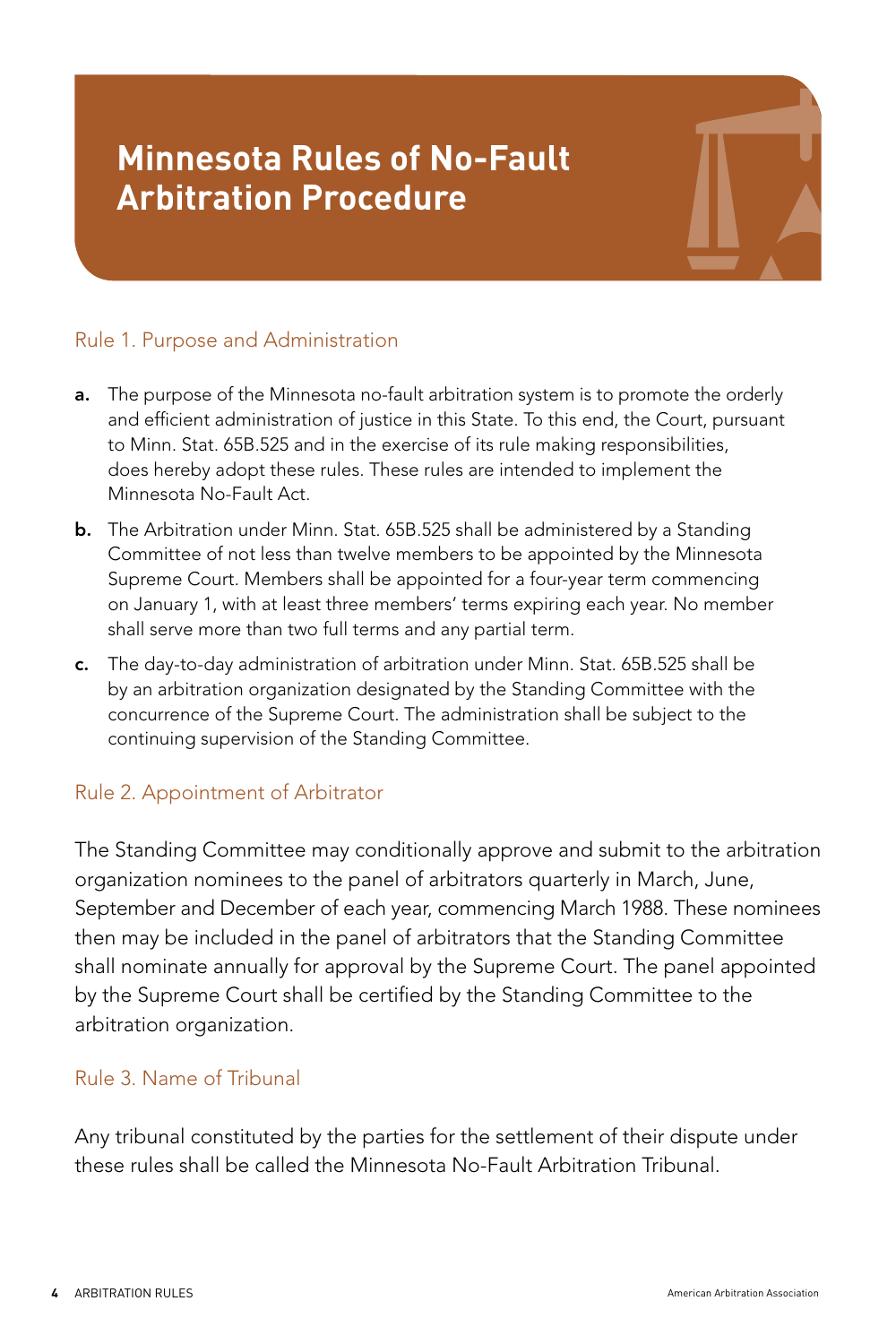## <span id="page-4-0"></span>Rule 4. Administrator

When parties agree to arbitrate under these rules, or when they provide for arbitration by the arbitration organization and an arbitration is initiated thereunder, they thereby constitute the arbitration organization for the administrator of the arbitration.

## Rule 5. Initiation of Arbitration

- a. *Mandatory Arbitration* (for claims of \$10,000 or less at the commencement of arbitration). At such time as the respondent denies a claim, the respondent shall advise the claimant of claimant's right to demand arbitration.
- b. *Nonmandatory Arbitration* (for claims over \$10,000). At such time as the respondent denies a claim, the respondent shall advise the claimant whether or not it is willing to submit the claim to arbitration.
- c. *All Cases.* In all cases the respondent shall also advise the claimant that information on arbitration procedures may be obtained from the arbitration organization, giving the arbitration organization's current address ¬and email address. On request, the arbitration organization will provide a claimant with a petition form for initiating arbitration together with a copy of these rules. Arbitration is commenced by the filing of the signed form, together with the required filing fee, with the arbitration organization. If the claimant asserts a claim against more than one insurer, claimant shall so designate upon the arbitration petition. In the event that a respondent claims or asserts that another insurer bears some or all of the responsibility for the claim, respondent shall file a petition identifying the insurer and setting forth the amount of the claim that it claims is the responsibility of another insurer. Regardless of the number of respondents identified on the claim petition, the claim is subject to the jurisdictional limits set forth in Rule 6.
- d. *Denial of Claim.* If a respondent fails to respond in writing within 30 days after reasonable proof of the fact and the amount of loss is duly presented to the respondent, the claim shall be deemed denied for the purpose of activating these rules.
- e. *Commencement Notice.* The claimant shall simultaneously provide a copy of the petition and any supporting documents to the respondent and arbitration organization. The arbitration organization shall provide notice to the parties of the commencement of the arbitration. The filing date for purposes of the 30-day response period shall be the date of the arbitration organization's commencement notice.
- f. *Itemization of Claim.* At the time of filing the arbitration form, or within 30 days after, the claimant shall file an itemization of benefits claimed and supporting documentation. Medical and replacement services claims must detail the names of providers, dates of services claimed, and total amounts owing. Income-loss claims must detail employers, rates of pay, dates of loss, method of calculation, and total amounts owing.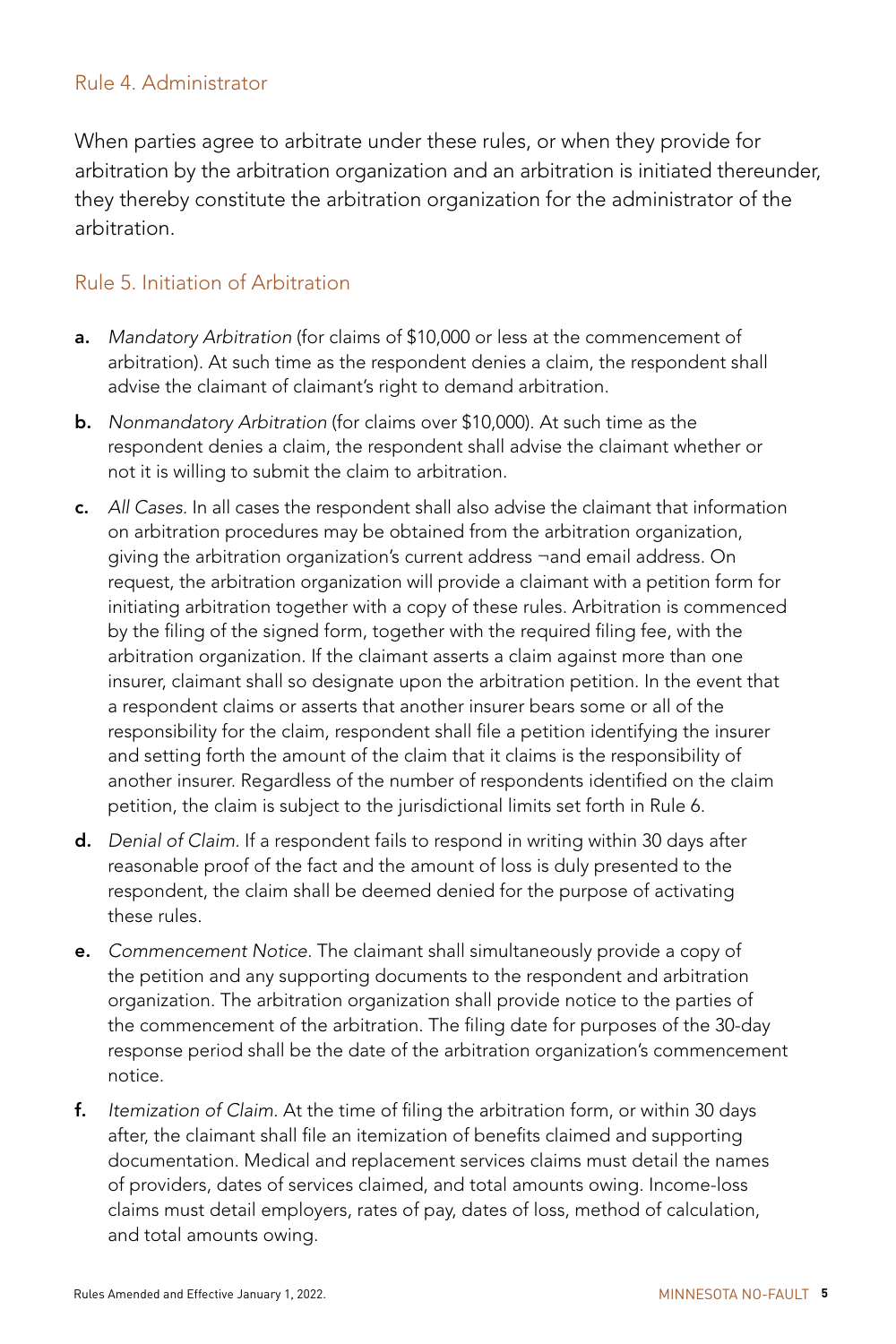<span id="page-5-0"></span>g. *Insurer's Response.* Within 30 days after receipt of the itemization of benefits claimed and supporting documentation from claimant, respondent shall serve a response to the petition setting forth all grounds upon which the claim is denied and accompanied by all documents supporting denial of the benefits claimed. There is no additional administrative fee where parties to a pending arbitration attempt to mediate their dispute under the arbitration organization's auspices.

#### Rule 6. Jurisdiction in Mandatory Cases

By statute, mandatory arbitration applies to all claims for no-fault benefits or comprehensive or collision damage coverage where the total amount of the claim, at the commencement of arbitration, is in an amount of \$10,000 or less. In cases where the amount of the claim continues to accrue after the petition is filed, the arbitrator shall have jurisdiction to determine all amounts claimed including those in excess of \$10,000. If the claimant waives a portion of the claim in order to come within the \$10,000 jurisdictional limit, the claimant must specify within 30 days of filing the claims in excess of the \$10,000 being waived.

# Rule 7. Notice

Upon the filing of the petition form, the arbitration organization shall send notice to the other party together with a request for payment of the filing fee.

# Rule 8. Selection of Arbitrator and Challenge Procedure

The arbitration organization shall send simultaneously to each party to the dispute an identical list of four names of persons chosen from the panel. Each party to the dispute shall have seven business days from the date of transmission in which to cross out a maximum of one name objected to, number the remaining names in order of preference, and return the list to the arbitration organization. In the event of multiparty arbitration, the arbitration organization may increase the number of potential arbitrators and divide the strikes so as to afford an equal number of strikes to each adverse interest. If a party does not return the list within the time specified, all persons named therein shall be deemed acceptable. One of the persons who have been approved on both lists shall be invited by the arbitration organization to serve in accordance with the designated order of the mutual preference. Any objection to an arbitrator based on the arbitrator's post appointment disclosure must be made within seven business days from the date of transmission of the arbitrator disclosure form. Failure to object to the appointed arbitrator based upon the post-appointment disclosure within seven business days constitutes waiver of any objections based on the post-appointment disclosure, subject to the provisions in Rule 10. An objection to a potential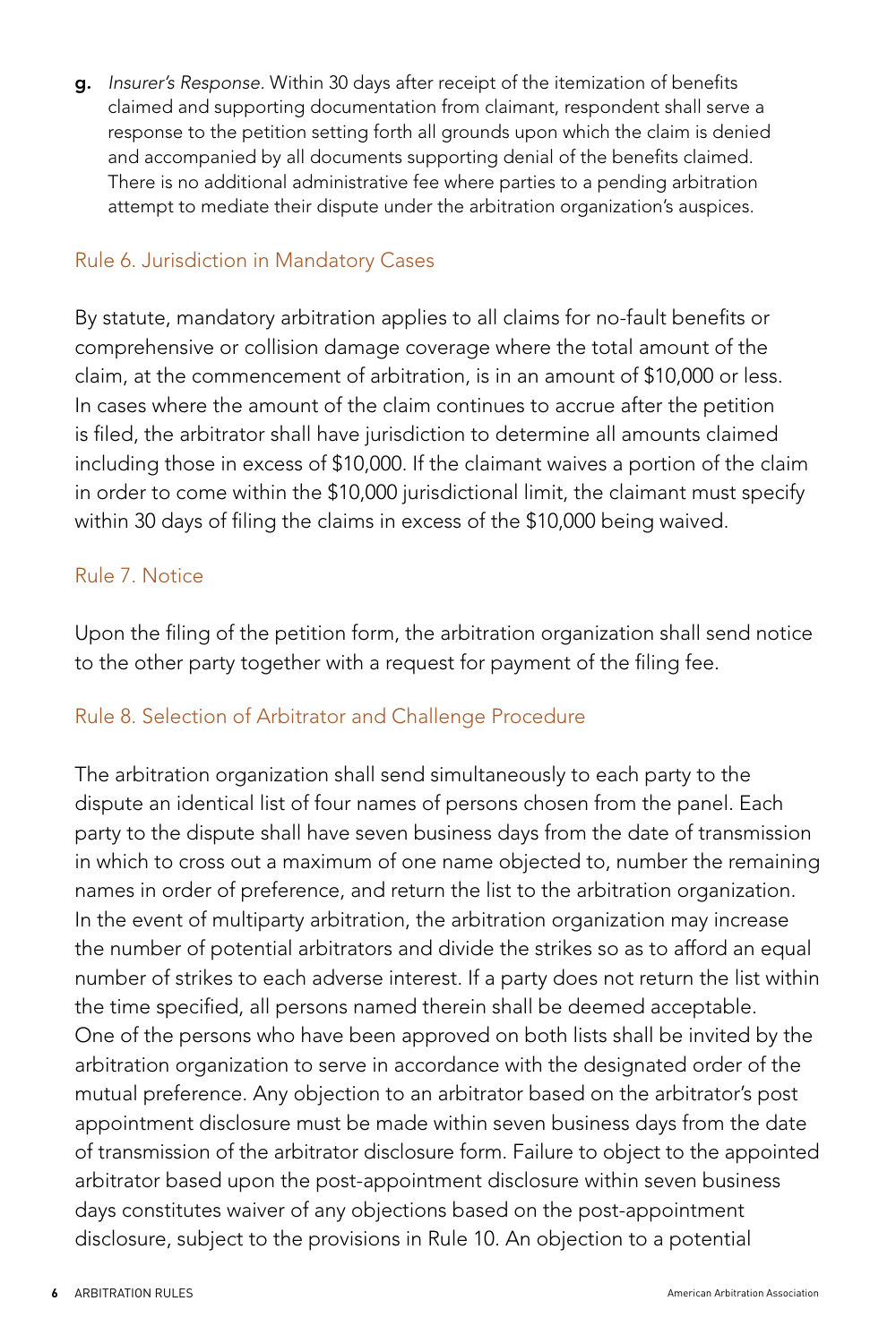<span id="page-6-0"></span>arbitrator shall be determined initially by the arbitration organization, subject to appeal to the Standing Committee.

If an acceptable arbitrator is unable to act, or for any other reason the appointment cannot be made from the submitted list, the arbitration organization shall have the power to make the appointment from among other members of the panel without the submission of additional lists. If any arbitrator should resign, be disqualified, or unable to perform the duties of the office, the arbitration organization shall appoint another arbitrator from the no-fault panel to the case.

## Rule 9. Notice to Arbitrator of Appointment

Notice of the appointment of the neutral arbitrator, whether appointed mutually by the parties or by the arbitration organization, shall be transmitted to the arbitrator by the arbitration organization, and the signed acceptance of the arbitrator shall be filed with the arbitration organization prior to the opening of the first hearing.

# Rule 10. Qualification of Arbitrator and Disclosure Procedure

- a. Every member of the panel shall be a licensed attorney at law of this state or a retired attorney or judge in good standing. Requirements for qualification as an arbitrator shall be: (1) at least 5 years in practice in this state; (2) at least one-quarter, based upon a five (5) year average, of the attorney's practice is with auto insurance claims or, for an attorney not actively representing clients, at least one-quarter, based upon a five (5) year average, of an ADR practice is with motor vehicle claims or no-fault matters; (3) completion of an arbitrator training program approved by the No-Fault Standing Committee prior to appointment to the panel; (4) at least three CLE hours on no-fault issues within the reporting period; and (5) arbitrators will be required to recertify each year, confirming at the time of recertification that they continue to meet the above requirements.
- **b.** No person shall serve as an arbitrator in any arbitration in which he or she has a financial or personal conflict of interest. Under procedures established by the Standing Committee and immediately following appointment to a case, every arbitrator shall be required to disclose any circumstances likely to create a presumption or possibility of bias or conflict that may disqualify the person as a potential arbitrator. Every arbitrator shall supplement the disclosures as circumstances require. The fact that an arbitrator or the arbitrator's firm represents automobile accident claimants against insurance companies or self-insureds, including the respondent, does not create a presumption of bias. It is a financial conflict of interest if, within the last year, the appointed arbitrator or the arbitrator's firm has been hired by the respondent to represent the respondent or respondent's insureds in a dispute for which the respondent provides insurance coverage. It is a financial conflict of interest if the appointed arbitrator received referrals within the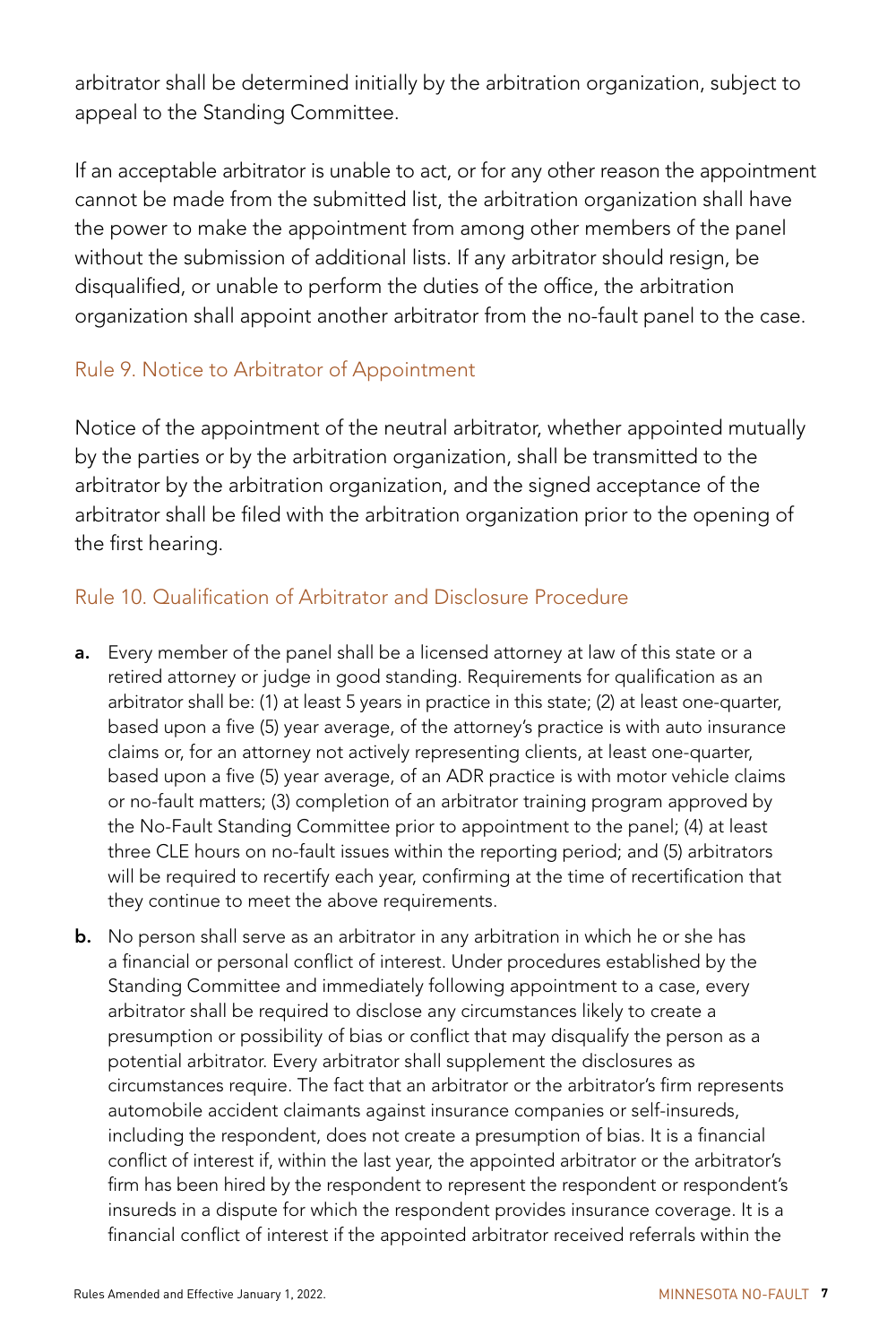<span id="page-7-0"></span>last year from officers, employees or agents of any entity whose bills are in dispute in the arbitration or the arbitrator's firm has received such referrals.

c. If an arbitrator has been certified and has met the requirements of subdivision (a) for the past five years but becomes ineligible for certification under Rule 10(a) due to retirement or change in practice, the arbitrator may continue to seek annual certification for up to five years from the date of practice change, and for a retired attorney or judge serving as an arbitrator, at any time, if the following requirements are satisfied:

The arbitrator completes and files an annual No-Fault Arbitrator Recertification form which certifies that:

- 1. He or she is an attorney licensed to practice law in Minnesota and is in good standing or a retired attorney or judge in good standing;
- 2. He or she has retained current knowledge of the Minnesota No-Fault Act (Minn. Stat. §§ 65B.41-65B.71), Minnesota appellate court decisions interpreting the Act, the Minnesota No-Fault Arbitration Rules, and the Arbitrators' Standards of Conduct; and
- 3. He or she has attended at least three CLE hours on no-fault issues within the reporting period, regardless of whether he or she is in CLE active or inactive status.

The rules regarding bias and conflict of interest as set forth in subdivision (b) remain applicable to arbitrators who recertified under this subdivision (c).

#### Rule 11. Vacancies

If for any reason an arbitrator should be unable to perform the duties of the office, the arbitration organization may, on proof satisfactory to it, declare the office vacant. Vacancies shall be filled in accordance with the applicable provisions of these rules.

# Rule 12. Discovery, Motions, and Applications

#### a. Discovery

The voluntary exchange of information is encouraged. Formal discovery is discouraged except that a party is entitled to the following within 30 days of receipt of the request:

- 1. exchange of medical reports;
- 2. medical authorizations directed to all medical providers consulted by the claimant in the seven years prior to the accident;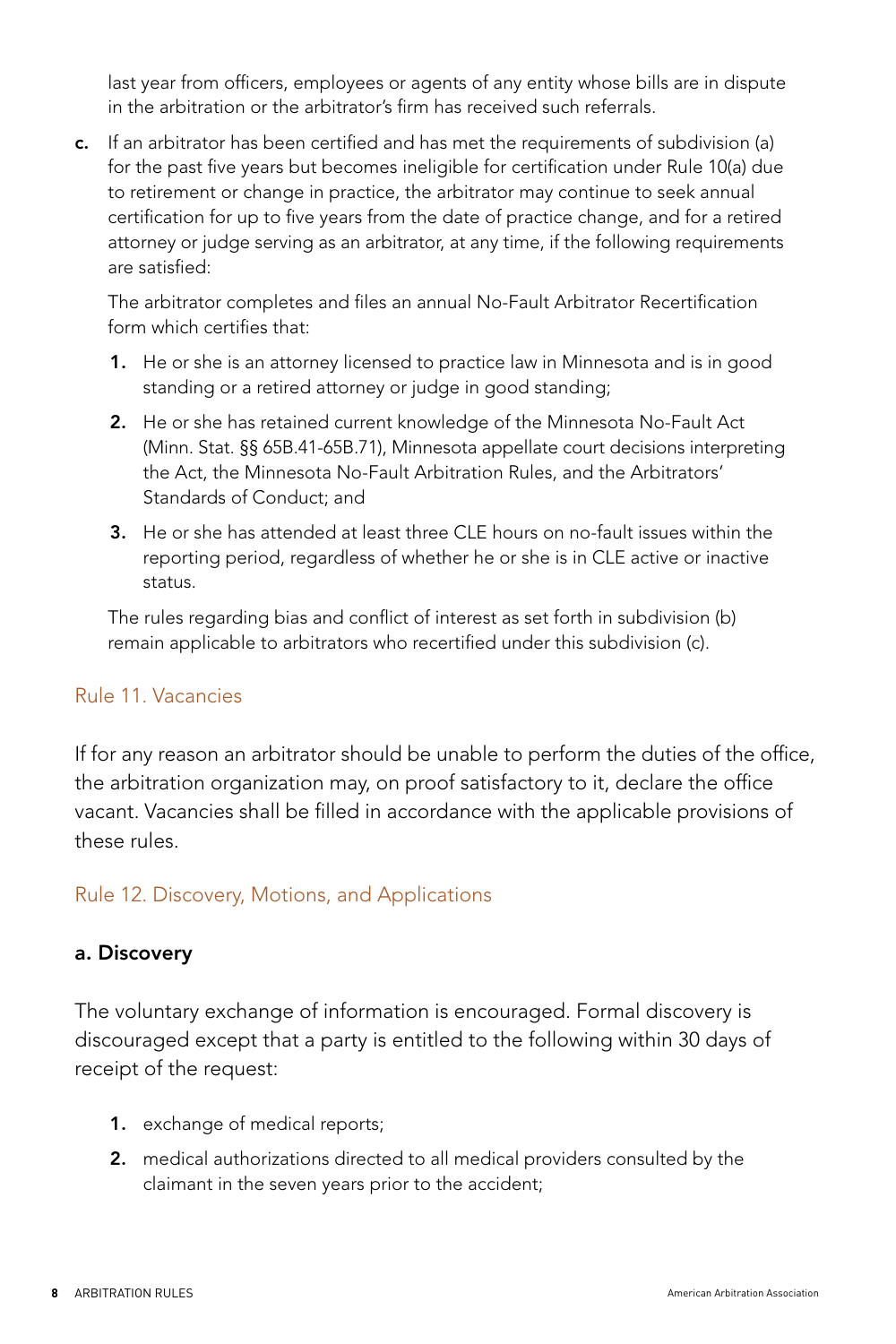- 3. employment records and authorizations for two years prior to the accident, when wage loss is in dispute;
- 4. supporting documentation required under No-Fault Arbitration Rule 5; and
- **5.** other exhibits to be offered at the hearing.

However, upon application and good cause shown by any party, the arbitrator may permit any discovery allowable under the Minnesota Rules of Civil Procedure for the District Courts. Any medical examination for which the respondent can establish good cause shall be completed within 90 days following the commencement of the case unless extended by the arbitrator for good cause.

The Minnesota Rules of Civil Procedure shall apply to claims for comprehensive or collision damage coverage.

# b. Motions and Applications

Motions and Applications are discouraged. No prehearing motion or application may be submitted by any party for consideration until:

- 1. The parties have conferred either in person, or by telephone, or in writing in an attempt to resolve their differences. The moving/applying party shall initiate the conference. The moving/applying party shall include with its moving/ application papers a certification that the movant/applicant has conferred with the other party and which states the outcome of that conference;
- 2. An arbitrator has been appointed in accordance with Rule 8; and
- 3. The fees required by Rule 40(a) have been deposited with the Arbitration Organization.

If a party, or an officer, director, employee, or managing agent of a party fails to obey an order issued by the arbitrator, the arbitrator may issue such orders in regard to the failure as are just, and among others, those authorized by Minn. R. Civ. P. 37.02(b)(1)-(3). However, where the failure to comply is with an order for a medical examination that requires a party to produce another for the examination, orders authorized by Minn. R. Civ. P. 37.02(b)(1)-(3) shall not be available if the party failing to comply shows that the party is unable to produce such person for examination.

Consistent with Rule 32, an arbitrator shall not award attorney's fees to any party.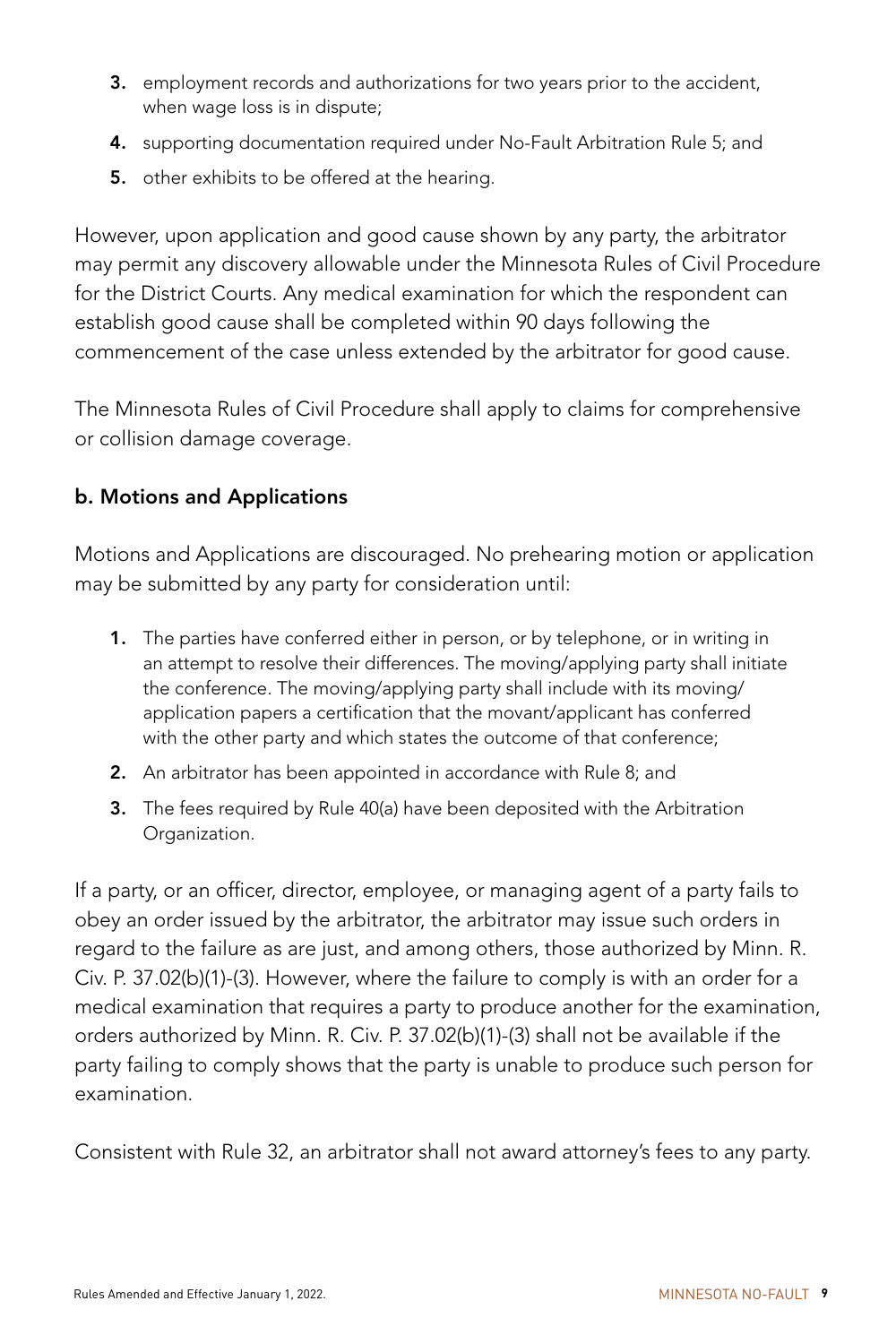#### <span id="page-9-0"></span>Rule 13. Withdrawal

A claimant may withdraw a petition up until 10 days prior to the hearing, thereafter the consent of the respondent shall be required. The claimant will be responsible for the arbitrator's fee, if any, upon withdrawal. If the petition is withdrawn after a panel of arbitrators is submitted and if the claimant shall file another petition arising from the same accident against the same insurer, the same panel of arbitrators shall be resubmitted to the claimant and the respondent. If the petition is withdrawn after the arbitrator is selected and if the claimant shall file another petition arising from the same accident against the same insurer, the same arbitrator who was earlier assigned shall be reassigned. The claimant who withdraws a petition shall be responsible for all parties' filing fees incurred upon the refiling of the petition.

# Rule 14. Date, Time, and Place of Arbitration

An informal arbitration hearing will be held in the arbitrator's office or some other appropriate place in the general locale within a 50–mile radius of the claimant's residence, or other place agreed upon by the parties. The arbitrator may fix the date, time and place for the hearing. If the claimant resides outside the state of Minnesota, the arbitration organization shall designate the appropriate place for the hearing. At least 14 days prior to the hearing, the arbitration organization shall transmit notice thereof to each party or to a party's designated representative. Notice of hearing may be waived by any party. When an arbitration hearing has been scheduled for a day certain, the courts of the state shall recognize the date as the equivalent of a day certain court trial date in the scheduling of their calendars.

#### Rule 15. Postponements

The arbitrator, for good cause shown, may postpone any hearing upon the request of a party or upon the arbitrator's own initiative, and shall also grant such postponement when all of the parties agree thereto. The party requesting a postponement will be billed for the cost of the rescheduling; if, however, the arbitrator determines that a postponement was necessitated by a party's failure to cooperate in providing information required under Rule 5 or Rule 12, the arbitrator may assess the rescheduling fee to that party.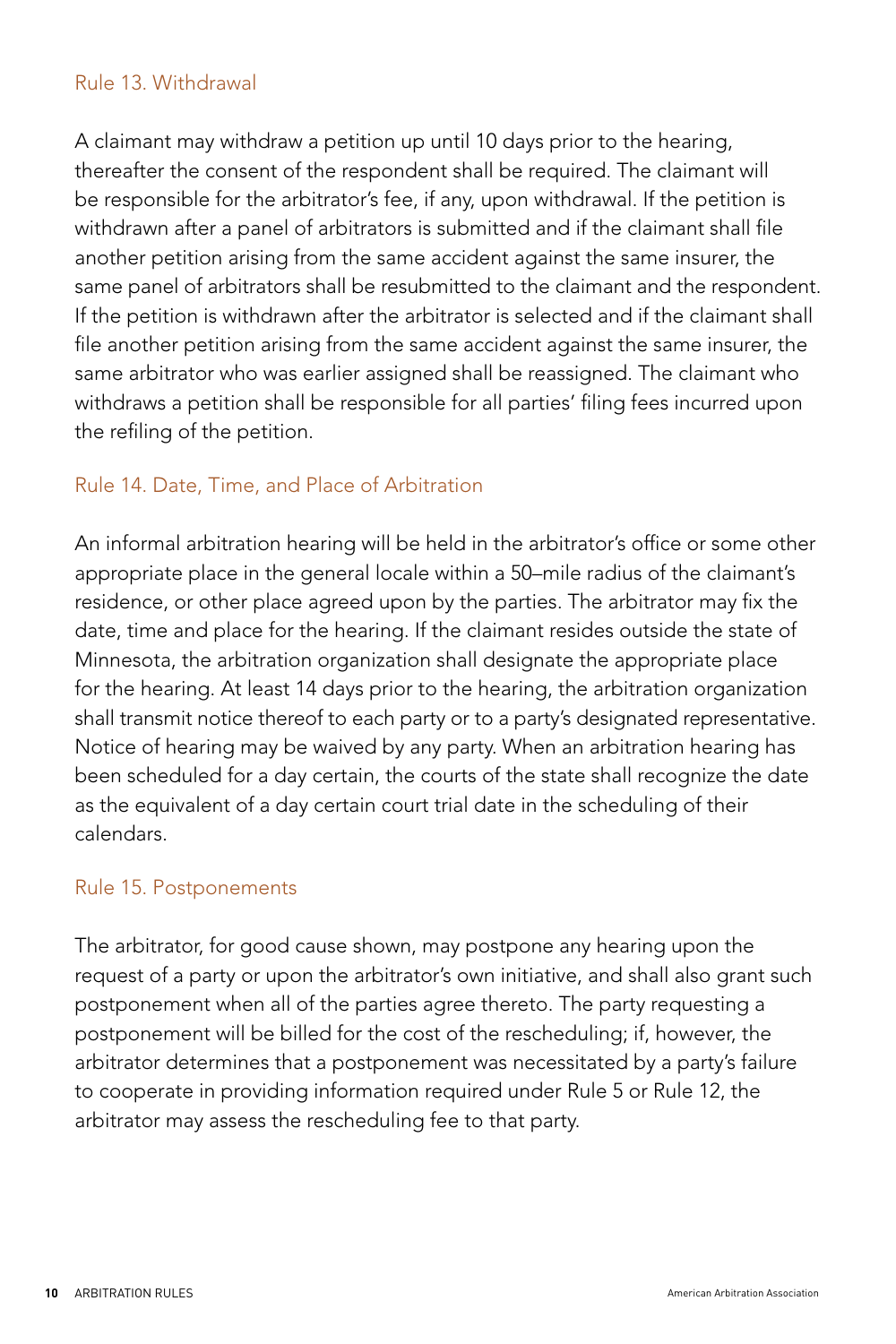#### <span id="page-10-0"></span>Rule 16. Representation

Any party may be represented by counsel or other representative named by that party. A party intending to be so represented shall notify the other party and the arbitration organization of the name, mailing address, and email address of the representative, at least three days prior to the date set for the hearing at which that person is first to appear. When such a representative initiates an arbitration or responds for a party, notice is deemed to have been given.

If counsel or other representative named by the claimant withdraws from representation of any pending matter, the claim shall be dismissed, unless the claimant advises the arbitration organization of the intention to proceed *pro se* or a replacement counsel or representative is named within 30 days of the sending of notice of withdrawal.

## Rule 17. Stenographic Record

Any party desiring an audio or stenographic record shall make arrangements directly with a stenographer and shall notify the other party of these arrangements at least 24 hours in advance of the hearing. The requesting party or parties shall pay the cost of the record. If the transcript is agreed by the parties to be, or determined by the arbitrator to be, the official record of the proceedings, it must be made available to the arbitrator and to the other parties for inspection, at a date, time, and place determined by the arbitrator.

#### Rule 18. Interpreters

Any party desiring an interpreter shall make all arrangements directly with the interpreter and shall assume the costs of the service. The arbitrator may assess the cost of an interpreter pursuant to Rule 42.

Interpreters must be independent of the parties, counsel, and named representatives. All interpreters must abide by the Code of Professional Responsibility for Interpreters in the Minnesota State Court System.

#### Rule 19. Attendance at Hearing

The arbitrator shall maintain the privacy of the hearings. Any person having a direct interest in the arbitration is entitled to attend hearings. The arbitrator shall otherwise have the power to require the exclusion of any witness, other than a party or other essential person, during the testimony of any other witness.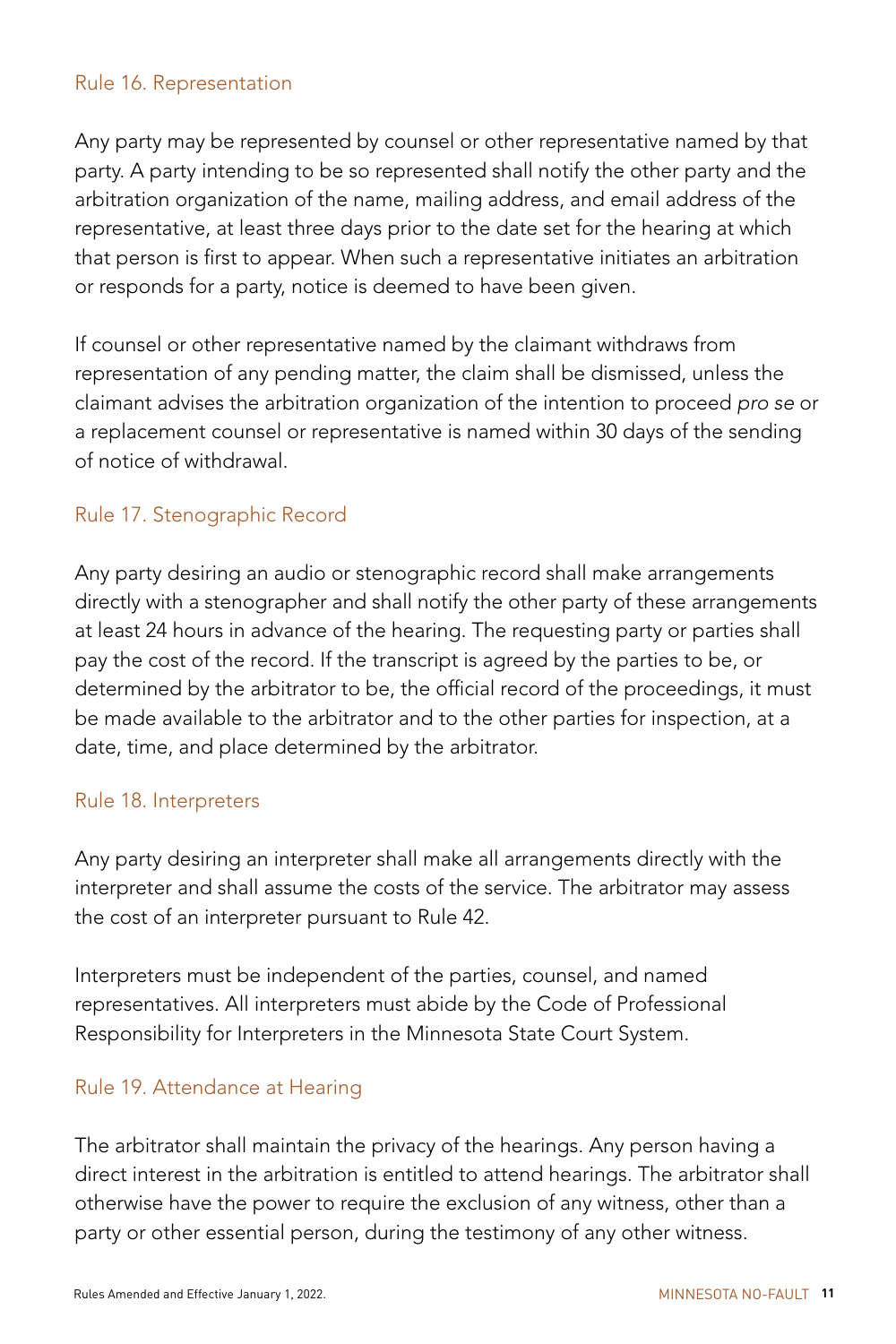# <span id="page-11-0"></span>Rule 20. Oaths

Arbitrators, upon accepting appointments to the panel, shall take an oath or affirmation of office. The arbitrator may require witnesses to testify under oath or affirmation.

# Rule 21. Order of Proceedings and Communication with Arbitrator

The hearing shall be opened by the recording of the date, time, and place of the hearing, and the presence of the arbitrator, the parties, and their representatives, if any. Either party may make an opening statement regarding the claim. The claimant shall then present evidence to support the claim. The respondent shall then present evidence supporting the defense. Witnesses for each party shall submit to questions or other examination. The arbitrator has the discretion to vary this procedure, but shall afford a full and equal opportunity to all parties for the presentation of any material and relevant evidence. Exhibits, when offered by either party, may be received in evidence by the arbitrator.

The names and addresses of all witnesses and description of the exhibits in the order received shall be made part of the record. There shall be no direct communication between the arbitrator and the parties other than at the hearing, unless otherwise advised by the arbitration organization or by agreement of the parties and arbitrator. However, an arbitrator may directly contact the parties, but such communication is limited to administrative matters. Any direct communication between the arbitrator and parties must be conveyed to the arbitration organization, except communications at the hearing. Pre-hearing exhibits can be sent directly to the arbitrator, delivered in the same manner and at the same time to the opposing party. Parties are encouraged to submit any pre-hearing exhibits at least 24 hours in advance of the scheduled hearing. If the exhibits are not provided to opposing counsel and the arbitrator at least 24 hours before the hearing or if the exhibits contain new information and opposing counsel has not had a reasonable amount of time to review and respond to the information, the arbitrator may hold the record open until the parties have had time to review and respond to the material or reconvene the arbitration at a later date. Any other oral or written communication from the parties to the arbitrator shall be directed to the arbitration organization for transmittal to the arbitrator.

#### Rule 22. Arbitration in the Absence of a Party or Representative

Unless the law provides to the contrary, the arbitration may proceed in the absence of any party or representative who, after due notice, fails to be present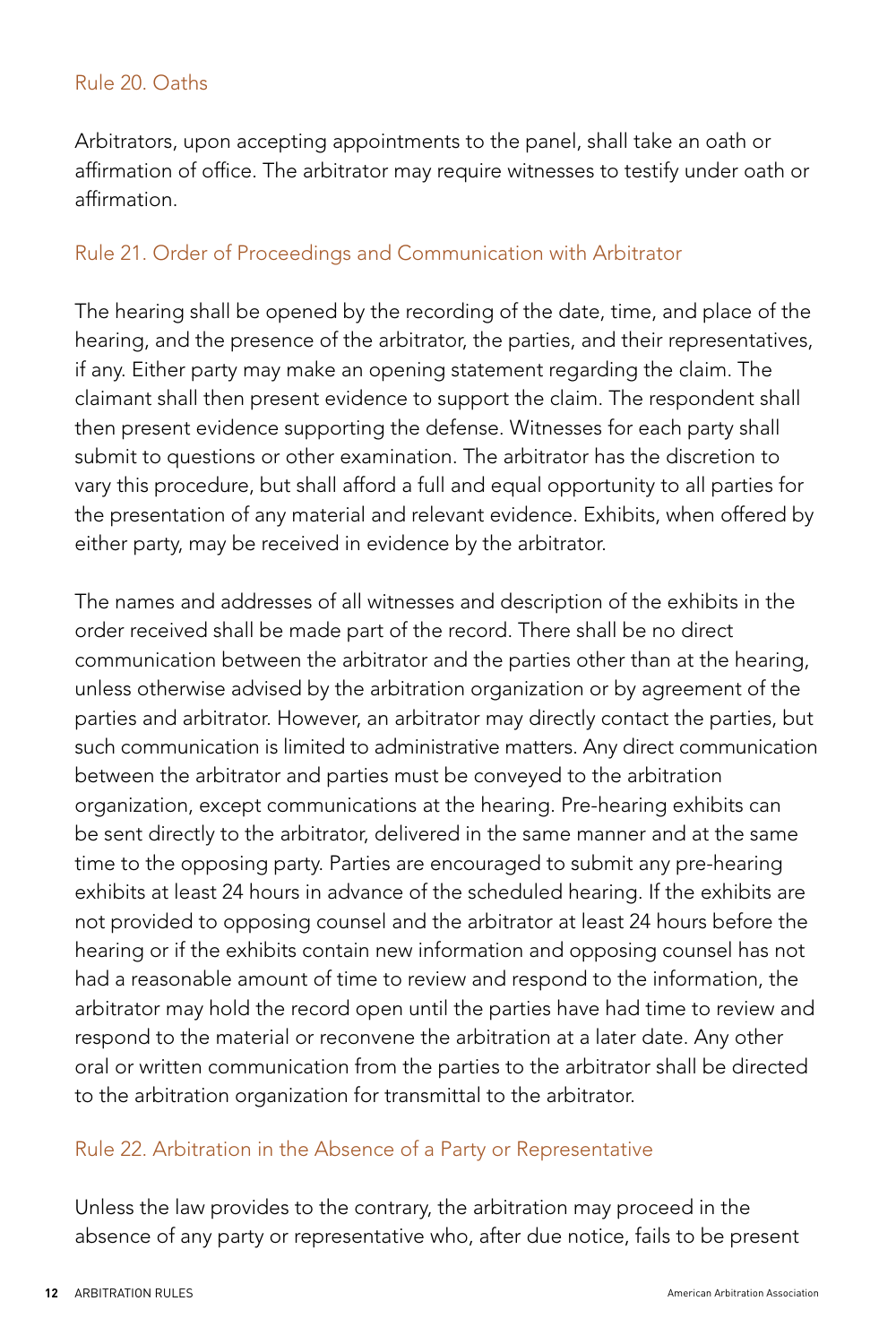<span id="page-12-0"></span>or fails to obtain a postponement. An award shall not be made solely on the default of a party. The arbitrator shall require the party who is present to submit such evidence as the arbitrator may require for the making of an award.

# Rule 23. Witnesses, Subpoenas and Depositions

- a. Through the arbitration organization, the arbitrator may, on the arbitrator's initiative or at the request of any party, issue subpoenas for the attendance of witnesses at the arbitration hearing or at such deposition as ordered under Rule 12, and the production of books, records, documents and other evidence. The subpoenas so issued shall be served, and upon application to the district court by either party or the arbitrator, enforced in the manner provided by law for the service and enforcement of subpoenas for a civil action.
- b. All provisions of law compelling a person under subpoena to testify are applicable.
- c. Fees for attendance as a witness shall be the same as for a witness in the district courts.

#### Rule 24. Evidence

The parties may offer such evidence as they desire and shall produce such additional evidence as the arbitrator may deem necessary to an understanding and determination of the issues. The arbitrator shall be the judge of the relevancy and materiality of any evidence offered, and conformity to legal rules of evidence shall not be necessary. The parties shall be encouraged to offer, and the arbitrator shall be encouraged to receive and consider, evidence by affidavit or other document, including medical reports, statements of witnesses, officers, accident reports, medical texts and other similar written documents that would not ordinarily be admissible as evidence in the courts of this state. In receiving this evidence, the arbitrator shall consider any objections to its admission in determining the weight to which he or she deems it is entitled.

#### Rule 25. Close of Hearing

The arbitrator shall specifically inquire of all parties as to whether they have any further evidence. If they do not, the arbitrator shall declare the hearing closed. If briefs or documents are to be filed, the hearing shall be declared closed as of the final date set by the arbitrator for the receipt of said documents. The time limit within which the arbitrator is required to make his or her award shall commence to run upon the closing of the hearing.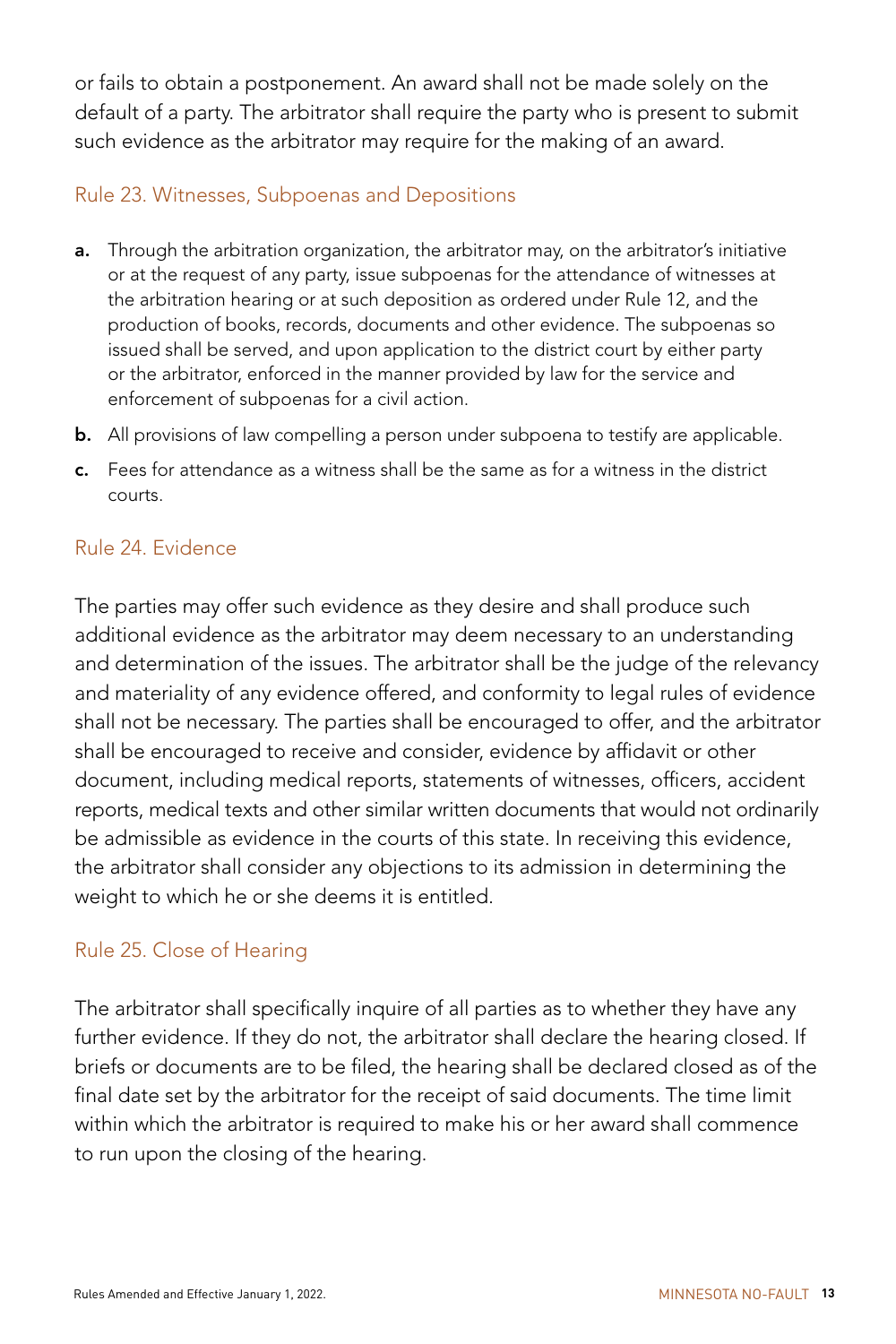#### <span id="page-13-0"></span>Rule 26. Re-opening the Hearing

At any time before the award is made, a hearing may be reopened by the arbitrator on the arbitrator's own motion, or upon application of a party for good cause shown.

# Rule 27. Waiver of Oral Hearing

The parties may provide, by written agreement, for the waiver of oral hearings in any case. If the parties are unable to agree as to the procedure, the arbitration organization shall specify a fair and equitable procedure.

#### Rule 28. Extensions of Time

The parties may modify any period of time by mutual agreement. The arbitration organization or the arbitrator may for good cause extend any period of time established by these rules, except the time for making the award. The arbitration organization shall notify the parties of any extension.

## Rule 29. Serving of Notice

Each party waives the requirements of Minn. Stat. 572B.20 and shall be deemed to have agreed that any notices or process necessary or proper for the initiation or continuation of an arbitration under these rules; for any court action in connection herewith including application for the confirmation, vacation, modification, or correction of an award issued hereunder as provided in Rule 38; or for the entry of judgment on any award made under these rules may be served on a party by mail or electronic means addressed to the party or its representative at the last known address or by personal service, in or outside the state where the arbitration is to be held, provided that reasonable opportunity to be heard with regard thereto has been granted to the party.

#### Rule 30. Time of Award

The award shall be made promptly by the arbitrator, unless otherwise agreed by the parties or specified by law, no later than 30 days from the date of closing the hearing, or if oral hearings have been waived, from the date of the arbitration organization's transmittal of the final statements and proofs to the arbitrator. In the event the 30th day falls on a weekend or federal holiday, the award shall be made no later than the next business day.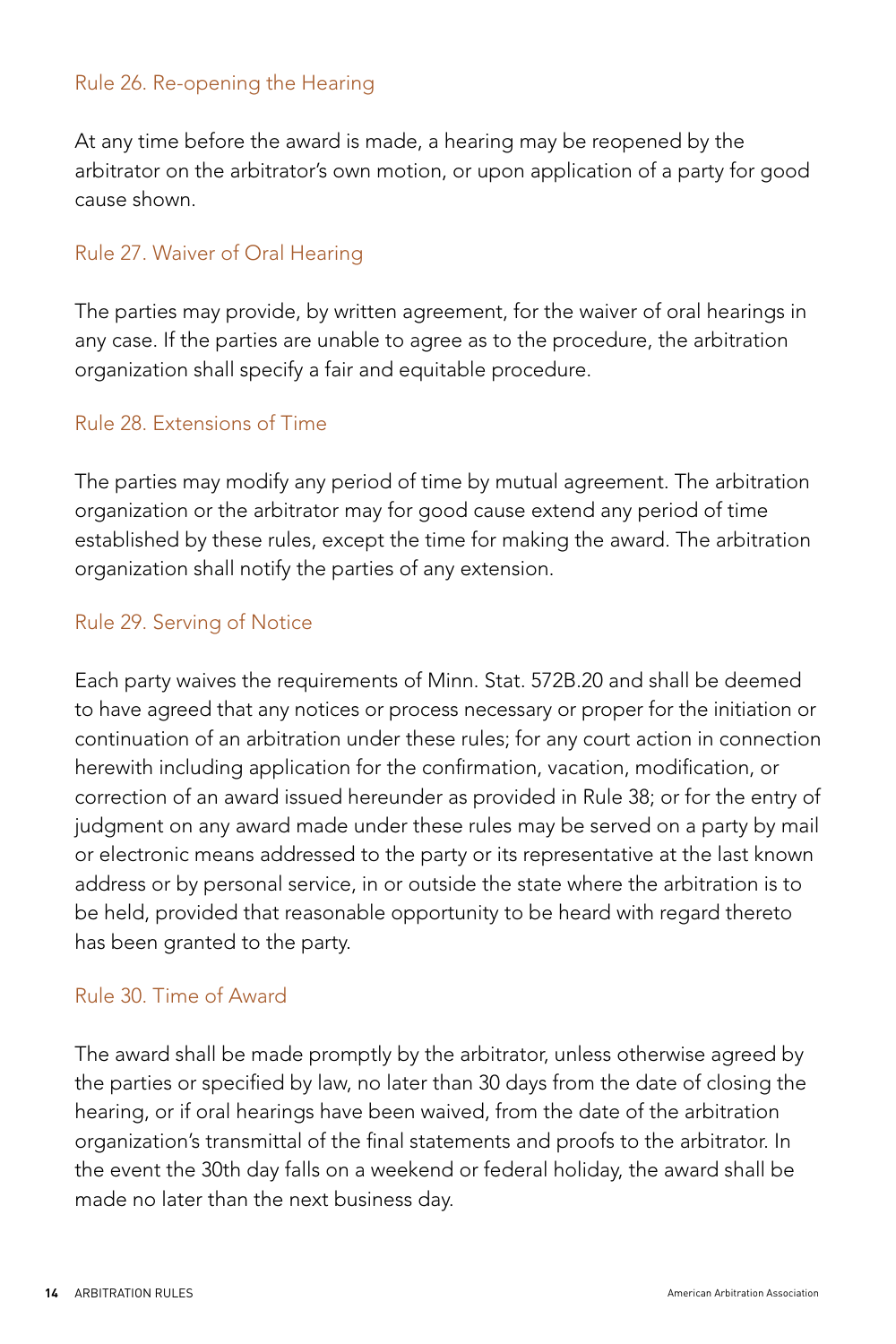#### <span id="page-14-0"></span>Rule 31. Form of Award

The award shall be in writing and shall be signed by the arbitrator. It shall be executed in the manner required by law.

#### Rule 32. Scope of Award

The arbitrator may grant any remedy or relief that the arbitrator deems just and equitable consistent with the Minnesota No-Fault Act. The arbitrator may, in the award, include arbitration fees, expenses, rescheduling fees and compensation as provided in sections 39, 40, 41, and 42 in favor of any party and, in the event that any administrative fees or expenses are due the arbitration organization, in favor of the arbitration organization, except that the arbitrator must award interest when required by Minn. Stat. 65B.54. The arbitrator may not, in the award, include attorneys fees for either party.

Given the informal nature of no-fault arbitration proceedings, the no-fault award shall not be the basis for a claim of estoppel or waiver in any other proceeding.

## Rule 33. Delivery of Award to Parties

The award may be delivered by the arbitration organization to the parties or their representatives by mail, electronic means, personal service, or any other manner permitted by law.

# Rule 34. Waiver of Rules

Any party who proceeds with the arbitration after knowledge that any provision or requirement of these rules has not been complied with and who fails to state an objection thereto in writing shall be deemed to have waived the right to object.

#### Rule 35. Interpretation and Application of Rules

The arbitrator shall interpret and apply these rules insofar as they relate to the arbitrator's powers and duties. All other rules shall be interpreted by the arbitration organization.

#### Rule 36. Release of Documents for Judicial Proceedings

The arbitration organization shall, upon the written request of a party, furnish to the party, at its expense, certified copies of any documents in the arbitration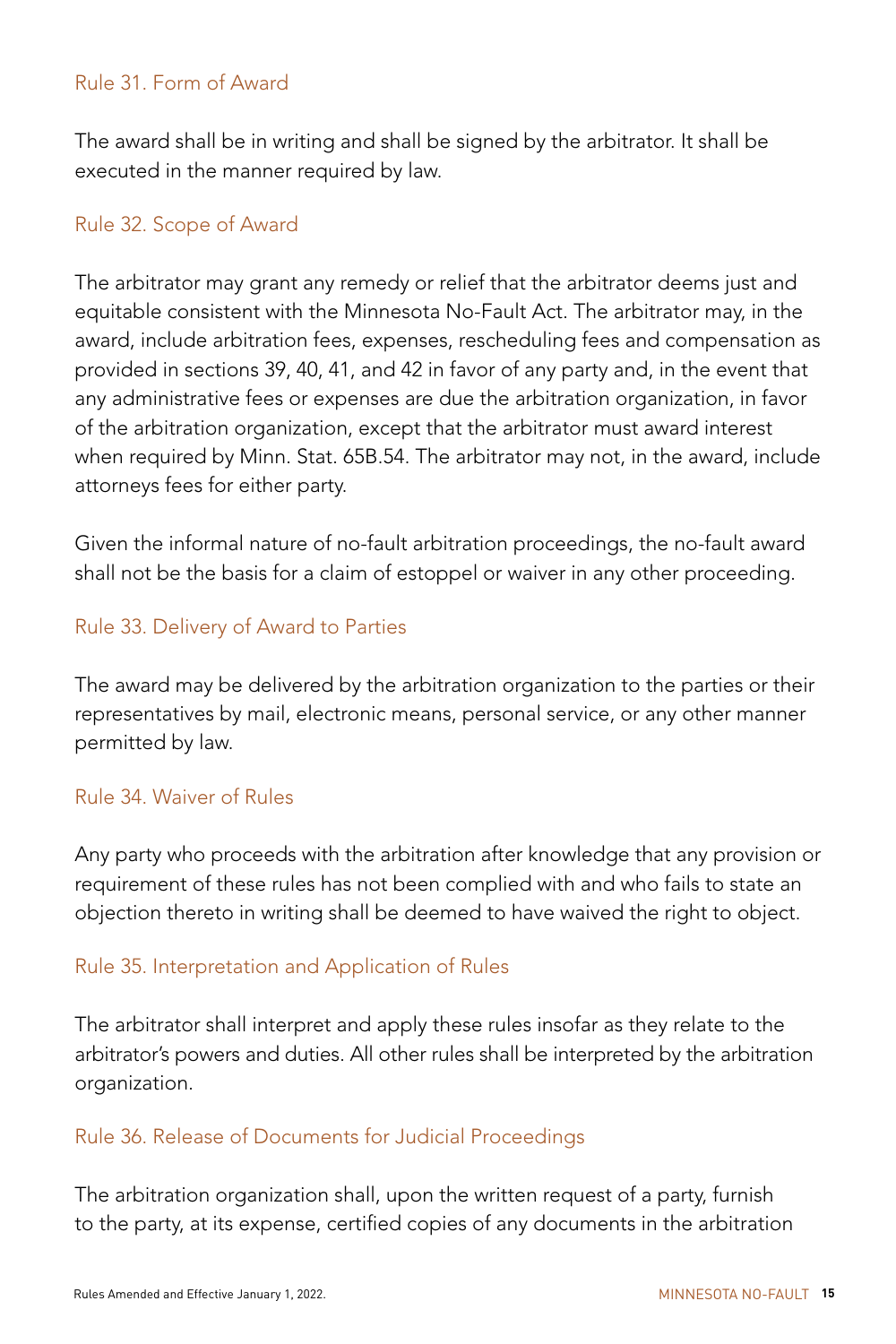<span id="page-15-0"></span>organization's possession that may be required in judicial proceedings relating to the arbitration.

The arbitration organization shall not release documents that are privileged or otherwise protected by law from disclosure. This includes, but is not limited to, any notes, memoranda, or drafts thereof prepared by the arbitrator or employee of the arbitrator that were used in the process of preparing the award, and any internal communications between members of the standing committee made as part of the committee's deliberative process.

# Rule 37. Applications to Court and Exclusion of Liability

- **a.** No judicial proceedings by a party relating to the subject matter of the arbitration shall be deemed a waiver of the party's right to arbitrate.
- **b.** Neither the arbitration organization nor any arbitrator in a proceeding under these rules can be made a witness or is a necessary party in judicial proceedings relating to the arbitration.
- c. Parties to proceedings governed by these rules shall be deemed to have consented that judgment upon the arbitration award may be entered in any federal or state court having jurisdiction thereof.
- d. Neither the arbitration organization nor any arbitrator shall be liable to any party for any act or omission in connection with any arbitration conducted under these rules.

# Rule 38. Confirmation, Vacation, Modification, or Correction of Award

The provisions of Minn. Stat. § 572B.01 through § 572B.31 shall apply to the confirmation, vacation, modification, or correction of award issued hereunder, except that service of process pursuant to the Minn. Stat. § 572B.05 shall be made as provided in Rule 29 of these rules.

#### Rule 39. Administrative Fees

The initial fee is due and payable at the time of filing and shall be paid as follows: by the claimant, \$50.00; by the respondent, \$200.00. In the event that there is more than one respondent in an action, each respondent shall pay the \$200.00 fee.

Upon review of a petition, if the arbitration organization determines that a claim was filed in error, the organization may require that payment of respondent's filing fee be assessed against the claimant.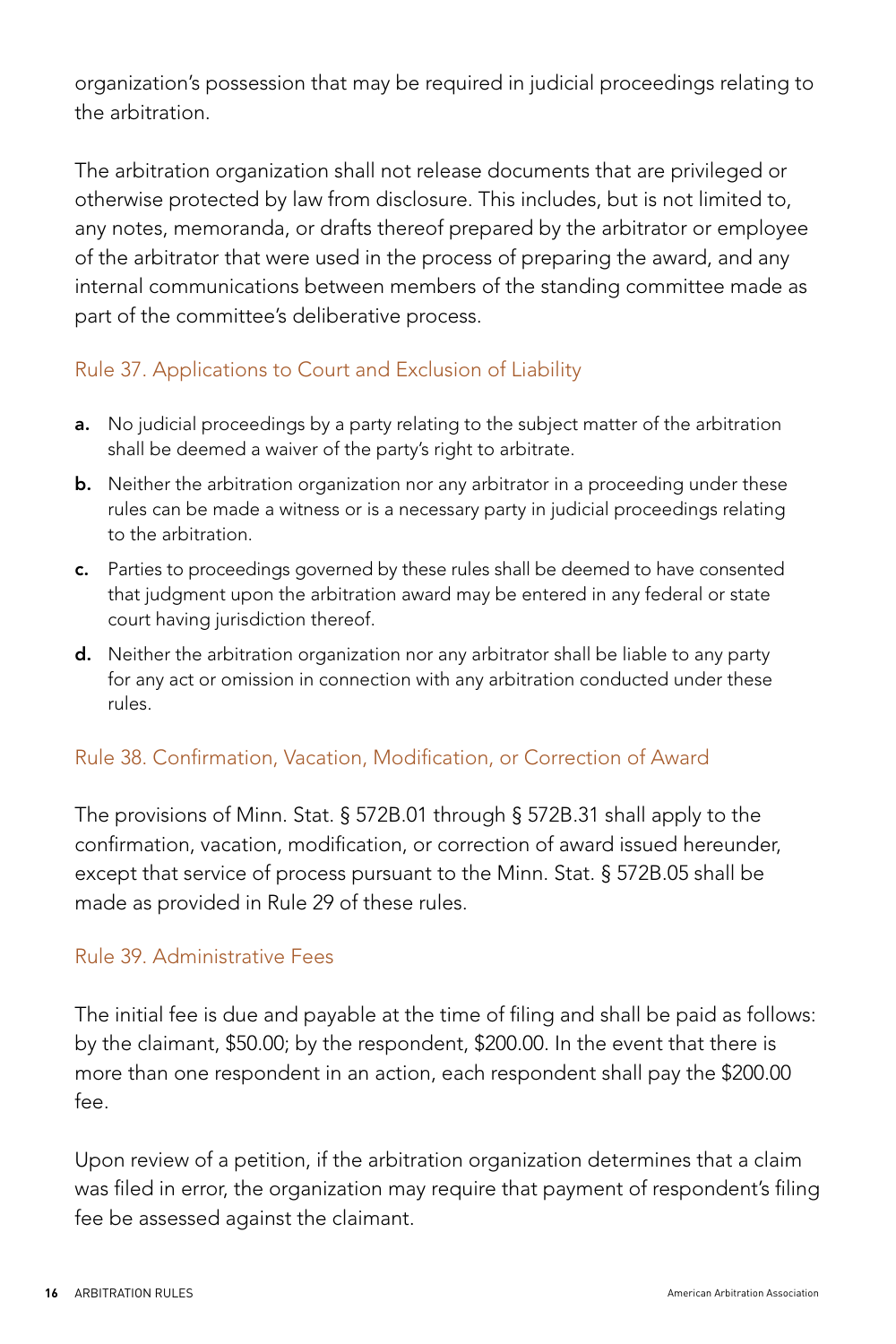<span id="page-16-0"></span>The arbitration organization may, in the event of extreme hardship on the part of any party, defer or reduce the administrative fee.

# Rule 40. Arbitrator's Fees

- a. Motion Fees: If prior to any scheduled hearing, a motion or application is brought for the arbitrator to decide (other than a motion to postpone a hearing), the following fees shall be paid:
	- 1. The movant/applicant shall pay to (deposit with) the arbitration organization a motion fee in the amount of \$150.00 at the time the movant submits its motion/application papers to the arbitration organization.
	- 2. The party opposing the motion/application shall pay to (deposit with) the arbitration organization a motion fee in the amount of \$150.00 at the time the opposing party submits its opposition/responsive papers to the arbitration organization.

Upon the arbitration organization's receipt of all papers and required motion fees from the parties, the arbitration organization shall deliver the submissions to the arbitrator. No motion shall be heard or decided by the arbitrator until all required fees have been deposited and papers submitted to the arbitration organization.

In the event there is no response to a motion (filed with the arbitration organization and for which a motion fee has been deposited) by the deadline to respond as set forth in the arbitration organization's written notice to the parties, the motion papers shall be submitted to the arbitrator for consideration.

For each motion in which there are submissions by both parties to the motion, the arbitrator shall be compensated \$100.00 and the arbitration organization shall be compensated a \$50.00 administrative fee. The arbitrator shall direct which party is responsible for the arbitrator and administrative fees, which shall be paid from that party's previously deposited motion fee. The party not responsible for the arbitrator and administrative fees shall be refunded the motion fee that was previously deposited with the arbitration organization.

For each motion in which there is no response from the responding party, the arbitrator shall be compensated \$50.00 for the motion and the arbitration organization shall be compensated a \$50.00 administrative fee, which shall be paid from the moving party's deposited motion fee. The moving party may assert a claim at the hearing for the portion of the motion fee deposited with the arbitration organization that is not subject to refund from the arbitration organization.

In the event the arbitration organization is notified prior to submission to the arbitrator that the motion is withdrawn or resolved, the arbitration organization shall be compensated a \$50.00 administrative fee, which shall be paid from the moving party's deposited motion fee. The remaining \$100 shall be refunded to the moving party. The moving party may assert a claim at the hearing for the \$50.00 administrative fee paid to the arbitration organization.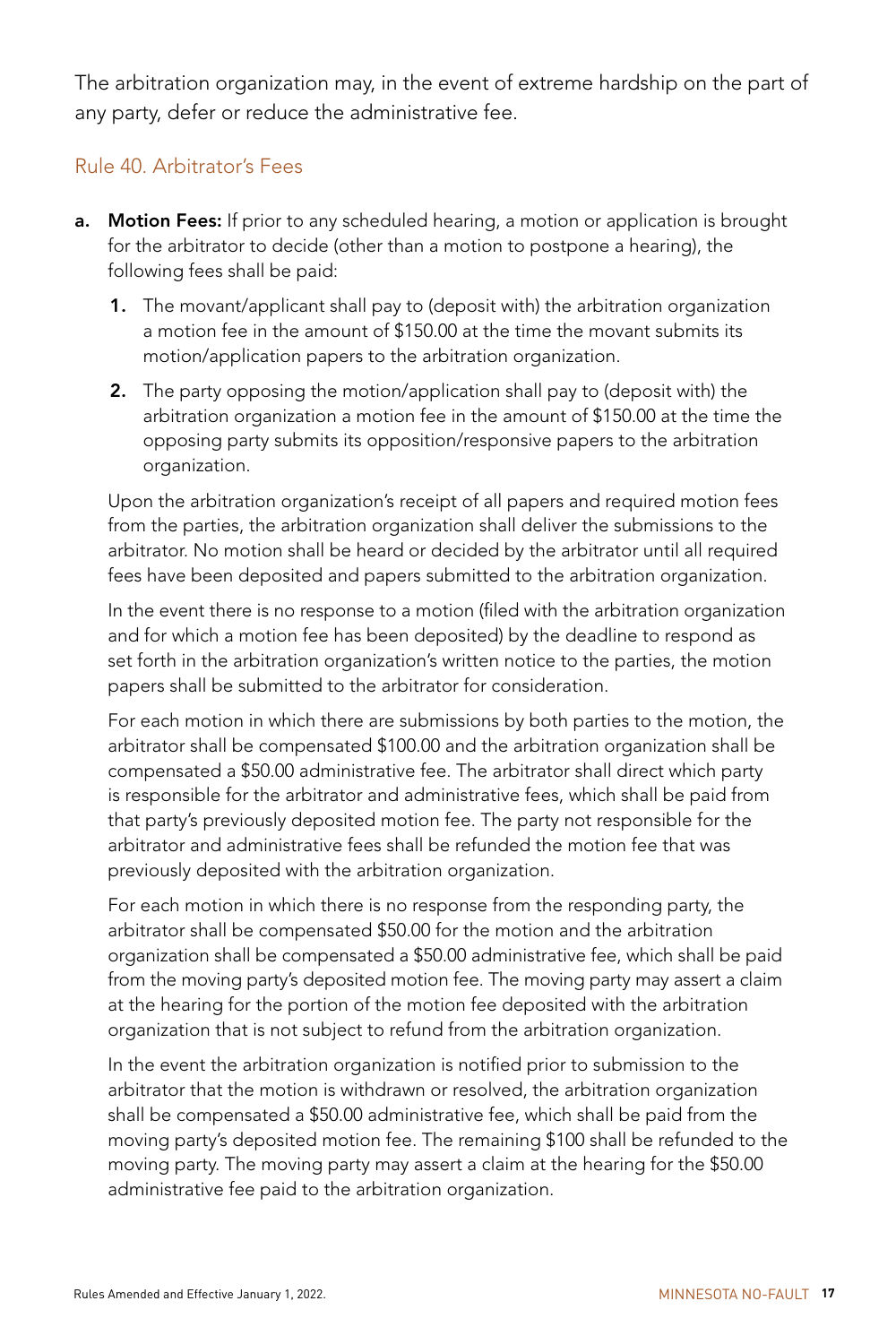- <span id="page-17-0"></span>**b.** In addition to compensation as in (a) above, except as otherwise provided by the Rules, an arbitrator shall be compensated for services and for any use of office facilities in the amount of \$300 per case.
- c. If the arbitration organization is notified of a settlement or a withdrawal of a claim at any time up to 24 hours prior to the scheduled hearing, but after the appointment of the arbitrator, the arbitrator's fee shall be \$50. If the arbitration organization is notified of a postponement, settlement or a withdrawal of a claim 24 hours or less prior to the scheduled hearing, the arbitrator's fee shall be \$300. Unless the parties agree otherwise, the fee in a settlement shall be assessed equally to the parties, the fee in a withdrawal shall be borne by claimant, and the fee in a postponement shall be bore by the requesting party. Regardless of the resolution of the case, the arbitrator's fee shall not exceed \$300 and is subject to the provisions of Rule 15.
- d. An arbitrator serving on a court-ordered or party-consolidated glass case shall be compensated at a rate of \$200.00 per hour.
- e. Once a hearing is commenced, the arbitrator shall direct assessment of the fee.

## Rule 41. Rescheduling or Cancellation Fees

A party requesting to reschedule or cancel a hearing shall be charged a fee of \$100.00, provided that the request does not fall within the provisions of Rule 40(b) that specifically address settlement or withdrawal.

#### Rule 42. Expenses

Generally each side should pay its own expenses. An arbitrator does, however, have the discretion to direct a party or parties to pay expenses as part of an award.

## Rule 43. Amendment or Modification

The Standing Committee may propose amendments to these rules as circumstances may require. All changes in these rules and all other determinations of the Standing Committee shall be subject to review and approved by the Minnesota Supreme Court.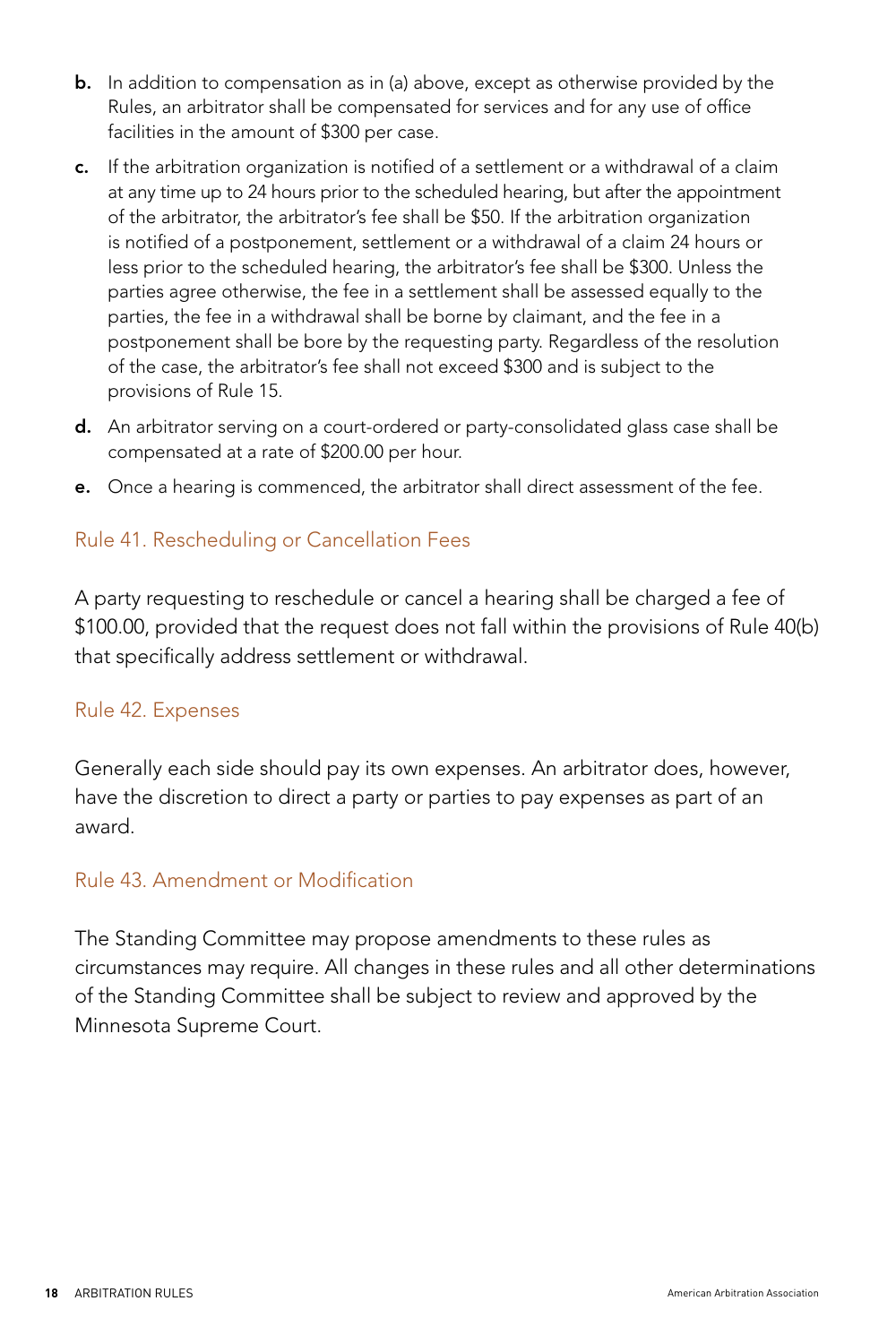# <span id="page-18-0"></span>**Appendix**

# Standards of Conduct for Minnesota No-Fault Arbitrators

# Preamble

No-Fault Arbitrators, like judges, have the power to decide cases. Therefore, arbitrators undertake serious responsibilities to the public, as well as to the parties. In order for the system to succeed, the public must have the utmost confidence in the arbitration process and the arbitrators who serve on the No-Fault Panel. To this end, these Standards of Conduct for Minnesota No-Fault Arbitrators have been established by the No-Fault Standing Committee. The purpose of these Standards is to provide guidance in order to promote a fair, neutral, and impartial panel of arbitrators.

# I. Integrity and Fairness

# An arbitrator shall at all times act in a manner that promotes public confidence in the integrity and impartiality of the arbitration process.

- A. An arbitrator has a responsibility not only to the parties but also to the process of arbitration itself, and must observe high standards of conduct so that the integrity and fairness of the process will be preserved. Accordingly, an arbitrator should recognize a responsibility to the public, to the parties whose rights will be decided, and to all other participants in the proceedings.
- **B.** Arbitrators shall conduct themselves in a way that is fair to all parties and should not be swayed by outside pressure, public clamor, fear of criticism or self-interest. Arbitrators shall avoid conduct and statements which give the appearance of partiality.
- C. An arbitrator shall conduct the arbitration process in a manner which advances the fair and efficient resolution of the matters submitted for decision. An arbitrator shall make all reasonable efforts to prevent delaying tactics, harassment of parties or other participants, or other abuse or disruption of the arbitration process.
- D. An arbitrator who withdraws prior the completion of the arbitration, whether upon the arbitrator's initiative or upon the request of one or more of the parties, shall take reasonable steps to protect the interests of the parties in the arbitration, including return or destruction of evidentiary materials and the protection of confidentiality.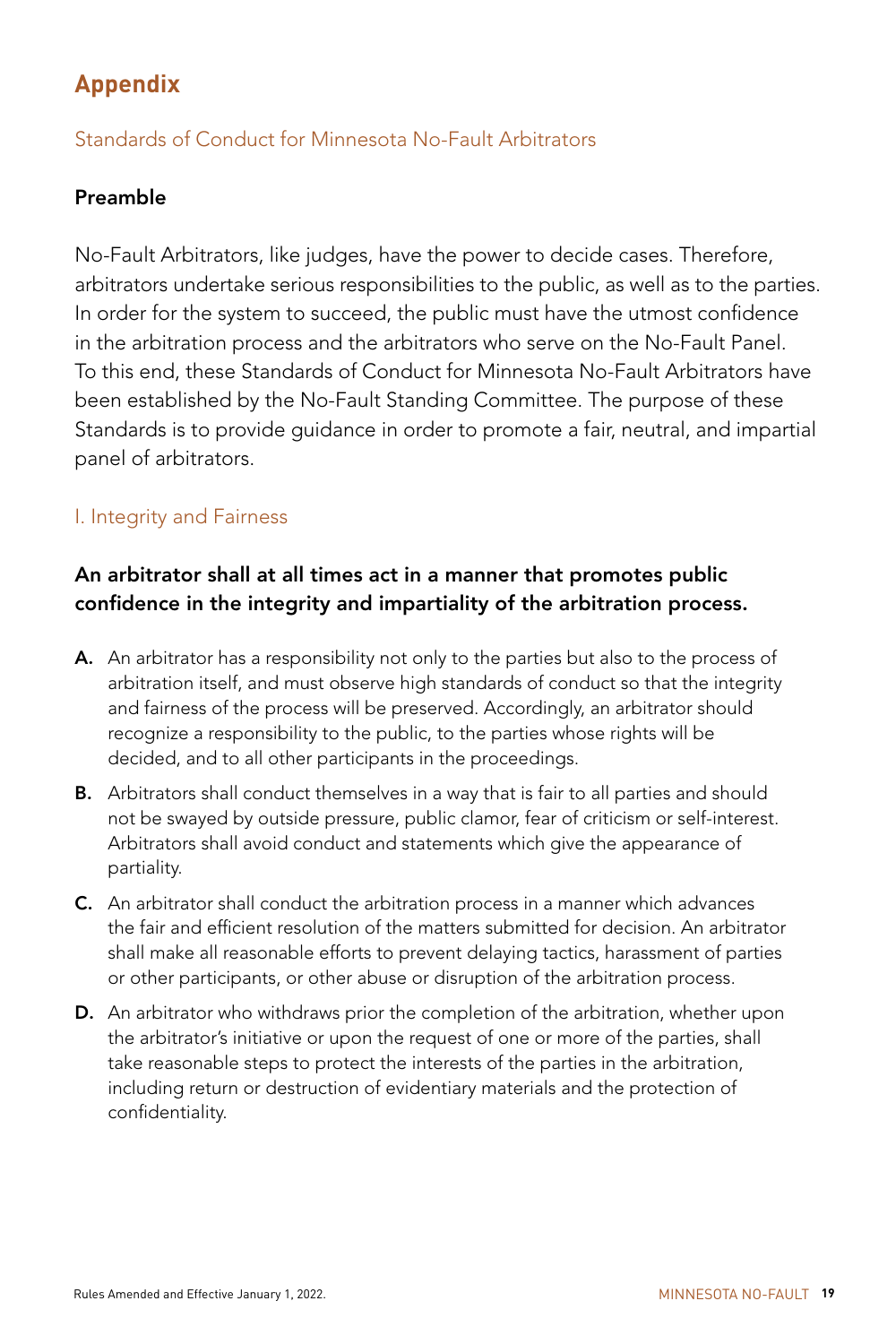#### II. Disclosures

# An arbitrator shall make a full and complete disclosure of any interests or relationships pursuant to Rule 10.

- A. An arbitrator shall make all disclosures as required under Rule 10.
- **B.** The obligation to disclose interests or relationships described in paragraph A is a continuing duty which requires the arbitrator to disclose, as soon as practicable, at any stage of the arbitration, any such interests or relationships which may arise, or which are called to the arbitrator's attention, or discovered.
- C. Any doubts as to whether or not disclosure should be made shall be resolved in favor of disclosure.

#### III. Communications

# An arbitrator shall avoid impropriety or even the appearance of impropriety in communicating with parties.

- A. An arbitrator shall not discuss a proceeding with any party or attorney in the absence of any other party or attorney.
- B. An arbitrator shall not have any direct communication other than what is prescribed in Rule 21.
- C. If a party or attorney attempts to communicate directly with the arbitrator, the arbitrator shall notify the arbitration organization.
- D. When an arbitrator communicates in writing with one party, the arbitrator shall at the same time send a copy of the communication to every other party.

#### IV. Hearing Proceedings

#### An arbitrator shall conduct the proceedings fairly and diligently.

- A. An arbitrator shall conduct the proceedings in an even-handed manner. The arbitrator should be patient and courteous to the parties, their representatives, and the witnesses and should encourage similar conduct by all participants.
- **B.** The arbitrator shall afford to all parties the right to be heard. The arbitrator shall allow each party a fair opportunity to present evidence and arguments.
- C. If a party fails to appear after due notice, the arbitrator may proceed with the arbitration when authorized to do so, but only after receiving assurance that appropriate notice has been given to the absent party. Arbitrators must comply with Rule 22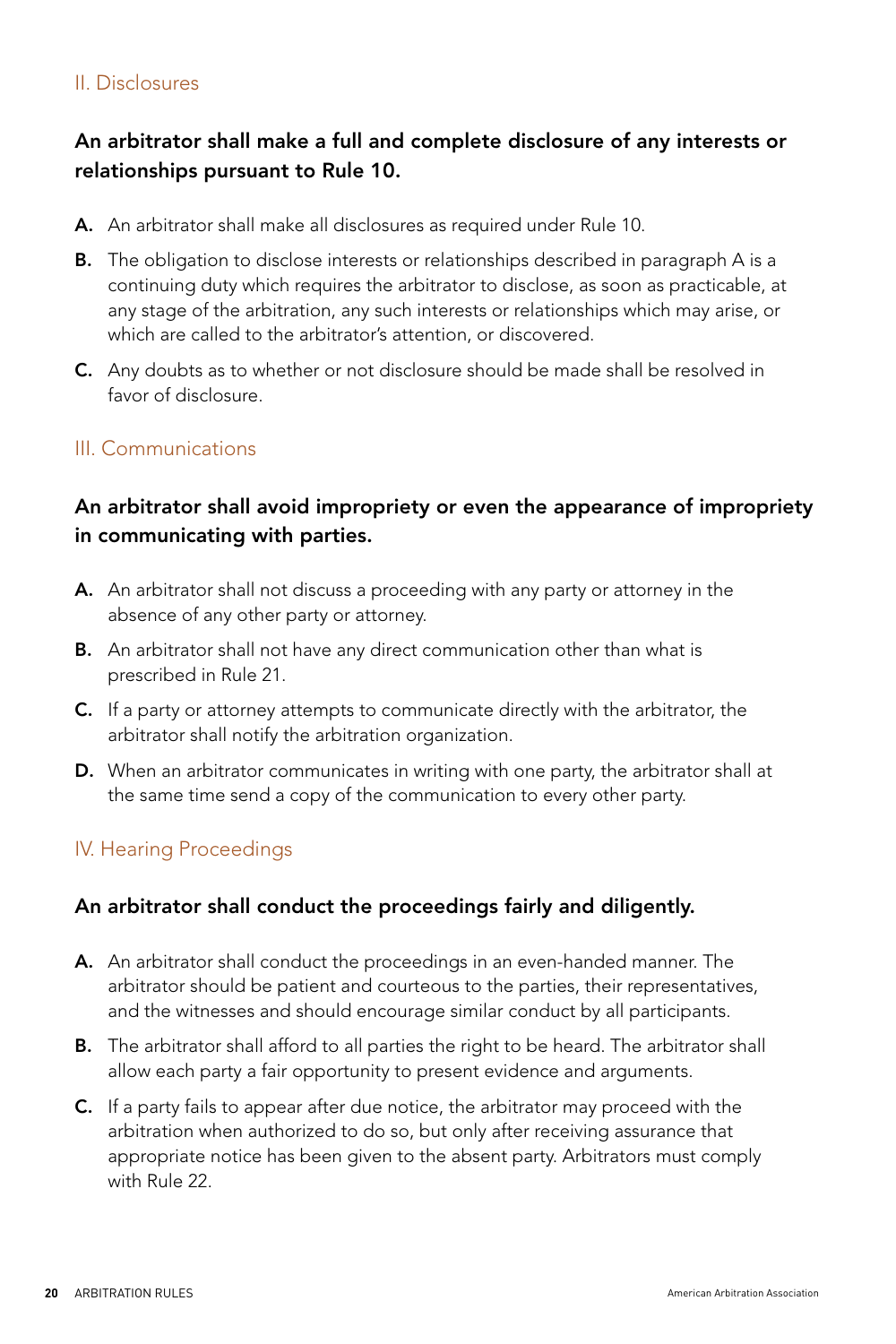D. An arbitrator shall not exert pressure on any party to settle or to utilize other dispute resolution processes. An arbitrator shall not be present or otherwise participate in settlement discussions or act as a mediator unless requested to do so, in writing, by all parties and their representatives.

# V. Decisions, Orders and Awards

# An arbitrator shall make decisions in a just, independent and deliberate manner.

- A. The arbitrator shall, after careful deliberation, decide only those issues submitted for determination.
- **B.** An arbitrator shall decide all maters justly, exercising independent judgement, and shall not permit outside pressure or other considerations to affect the decision.
- C. An arbitrator shall not delegate the duty to decide to any other person.
- D. An arbitrator shall make a determination based on the evidence presented. An award must be supported by the evidence.

# VI. Trust and Confidentiality

# An arbitrator shall be faithful to the relationship of trust and confidentiality inherent in that office.

- A. An arbitrator is in a relationship of trust to the parties and shall not, at any time, use confidential information acquired during the arbitration proceeding to gain personal advantage or advantage for others, or to affect adversely the interest of another.
- **B.** The arbitrator shall keep confidential all matters relating to the arbitration proceedings and decision.
- C. It is improper, at any time, for an arbitrator to inform anyone of any decision in advance of the time it is given to all parties. After an arbitration award has been made, it is improper for an arbitrator to assist, in any way, in proceedings to enforce or challenge the award.

#### VII. Time and Availability

# An arbitrator shall devote the time and attention to each case in order to promote efficiency.

- A. An arbitrator shall promptly schedule and be prepared for hearings.
- **B.** An arbitrator shall not delay the process and shall not postpone a hearing, except for good cause.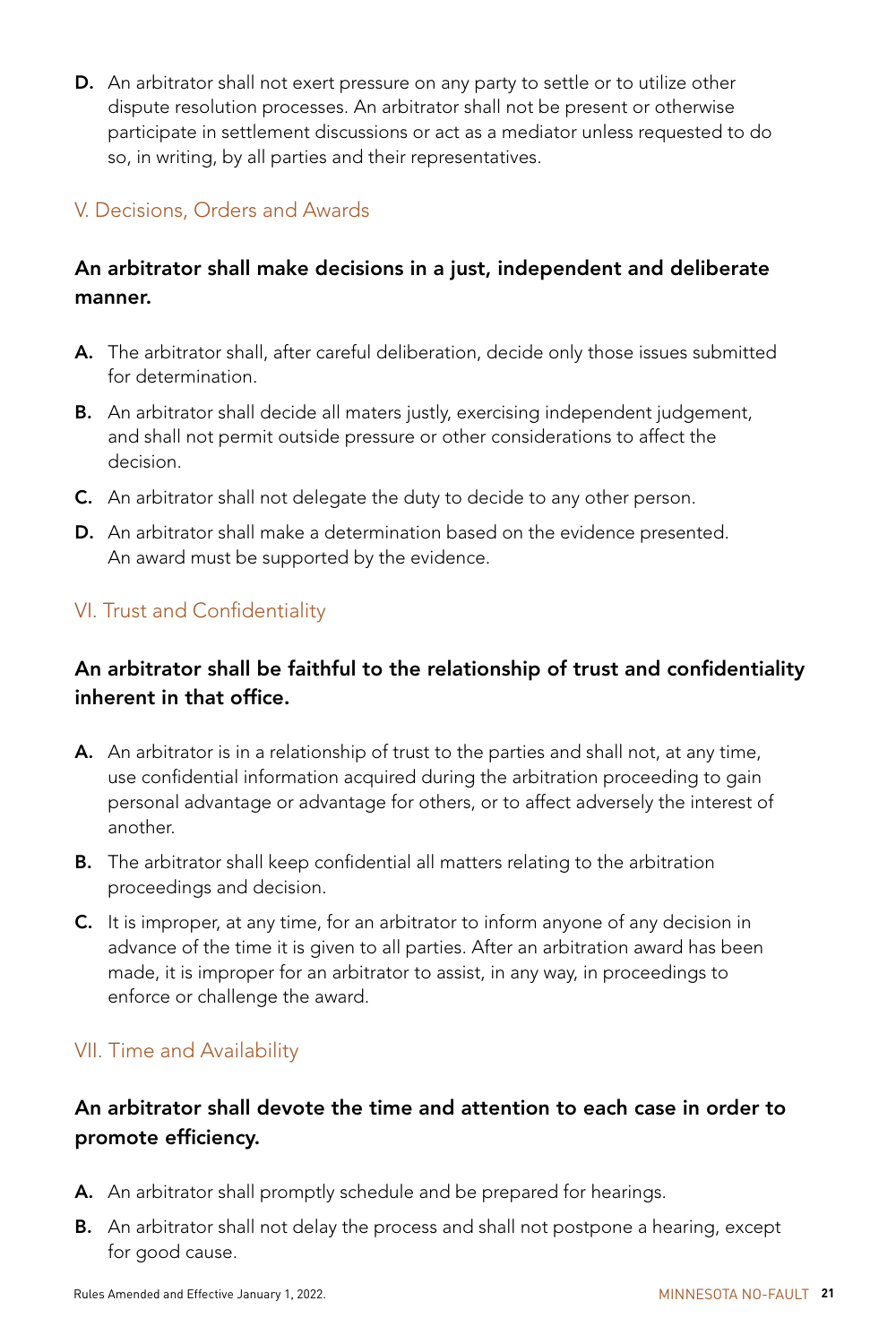C. An arbitrator shall promptly file decisions of any pending issues and shall issue an award within 30 calendar days of the closure of the record.

# VIII. Arbitrator Qualifications

# An arbitrator must continue to meet the qualifications under Rule 10 in order to serve on the Minnesota No-Fault Panel.

- A. An arbitrator shall be faithful to the law and shall maintain professional competence in it.
- **B.** An arbitrator shall file a timely and accurate recertification form on an annual basis.
- C. An arbitrator shall provide evidence of qualifications upon request by the arbitration organization, No-Fault Standing Committee or Minnesota Supreme Court.

#### IX. Enforcement Procedures

#### Preamble

No-Fault Arbitrators are given broad discretion to make decisions and oversee the No-Fault arbitration process. Therefore, in order to ensure the protection of the public, an arbitrator who violates the above Standards is subject to the procedures outlined below.

*Application:* Inclusion on the No-Fault Panel of Arbitrators is a conditional privilege, revocable for cause.

*Scope:* These procedures apply to complaints against any No-Fault Arbitrator who has been approved to serve on the No-Fault Panel by the Minnesota Supreme Court, as well as those conditionally approved by the No-Fault Standing Committee.

#### A. Complaint

- 1. A complaint must be in writing, signed by the complainant and filed with the arbitration organization. The complaint shall identify the arbitrator and the basis for the complaint.
- 2. Alternatively, if the arbitration organization becomes aware of a violation of these Standards of Conduct and is unable to remedy such violation, the organization shall notify the No-Fault Standing Committee as outlined in these procedures.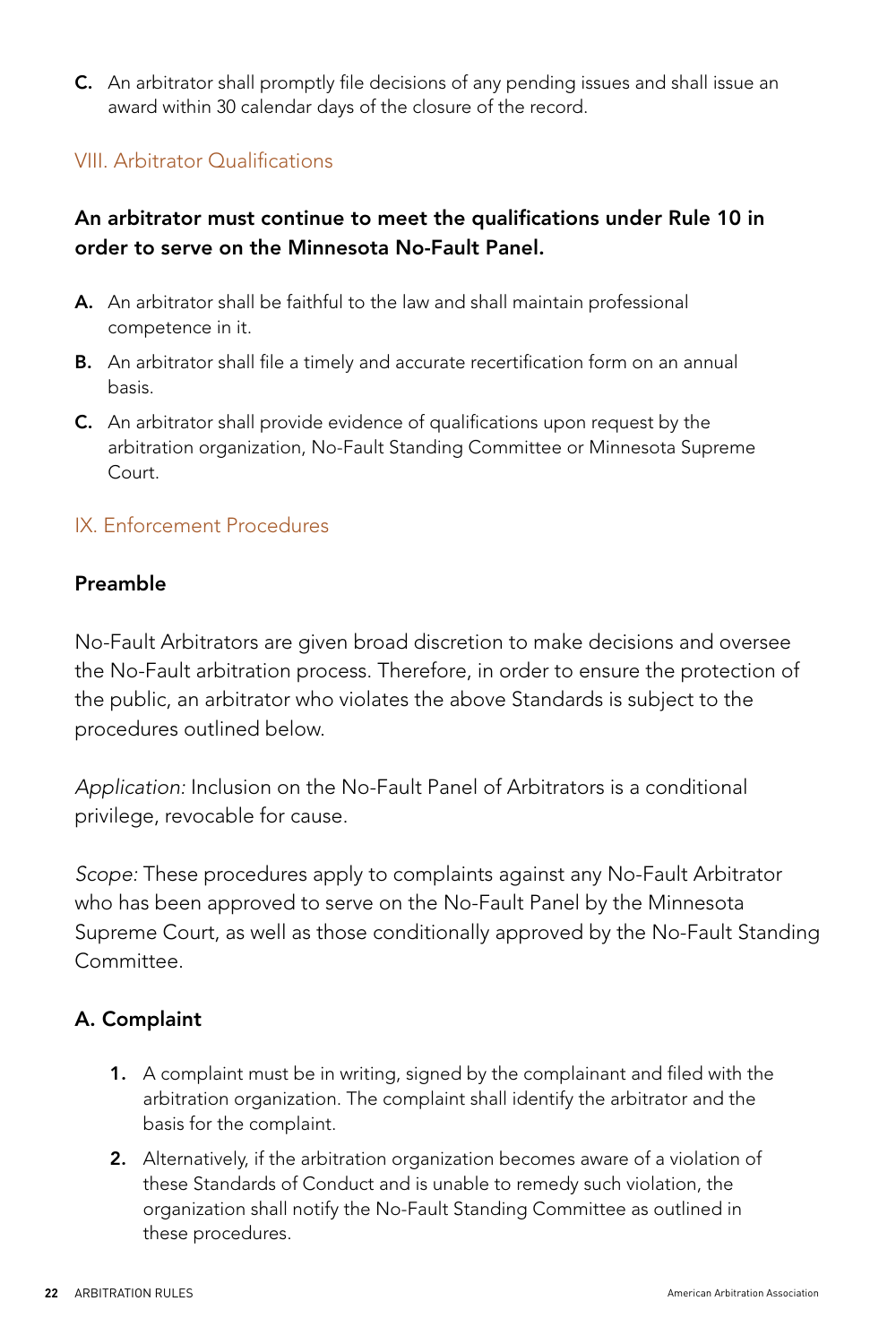- 3. The arbitration organization shall provide a copy of the complaint and supporting documents to the arbitrator.
- 4. The arbitration organization shall notify the No-Fault Standing Committee, which will assign an investigative member or members to investigate the allegation(s).

# B. Investigation

- 1. The assigned committee member(s) will undertake such review, investigation, and action as it deems appropriate. In all such cases, the member(s) will contact the arbitrator and complainant to review the allegations and may request additional notes, records, or recollection of the arbitration process. It shall not be considered a violation of these Standards for the arbitrator to make such disclosures as part of the investigation. The member(s) may also request the arbitration organization disclose any records pertinent to the investigation.
- 2. Once the investigation has been completed, the member(s) will draft a written memorandum, which shall include findings, conclusions and recommendations. This memorandum will be provided to the full Committee at the next quarterly meeting.
- 3. If the recommendation is for removal, suspension or a public reprimand, the arbitrator shall be notified, and shall have the right to appear before the No-Fault Standing Committee prior to deliberations on the complaint.
- 4. The No-Fault Standing Committee shall review the memorandum and determine whether the allegation(s) constitute a violation of the Standards of Conduct, and if so, recommend what sanction(s) would be appropriate. The Committee shall select a member to draft a Notice of the Committee's decision. The decision must include the findings, conclusions, and sanctions, if any.
- 5. The arbitration organization shall circulate the Notice to the arbitrator and complainant.

# C. Sanctions

The No-Fault Standing Committee may impose sanctions, including, but not limited to:

- 1. Removal from the Panel with set conditions for reinstatement, if appropriate. Should the Committee determine that removal is appropriate, such recommendation will be made to the Minnesota Supreme Court.
- 2. Suspension for a period of time;
- 3. The issuance of a public reprimand. The reprimand will be posted on the arbitration organization's website, which shall include publishing the